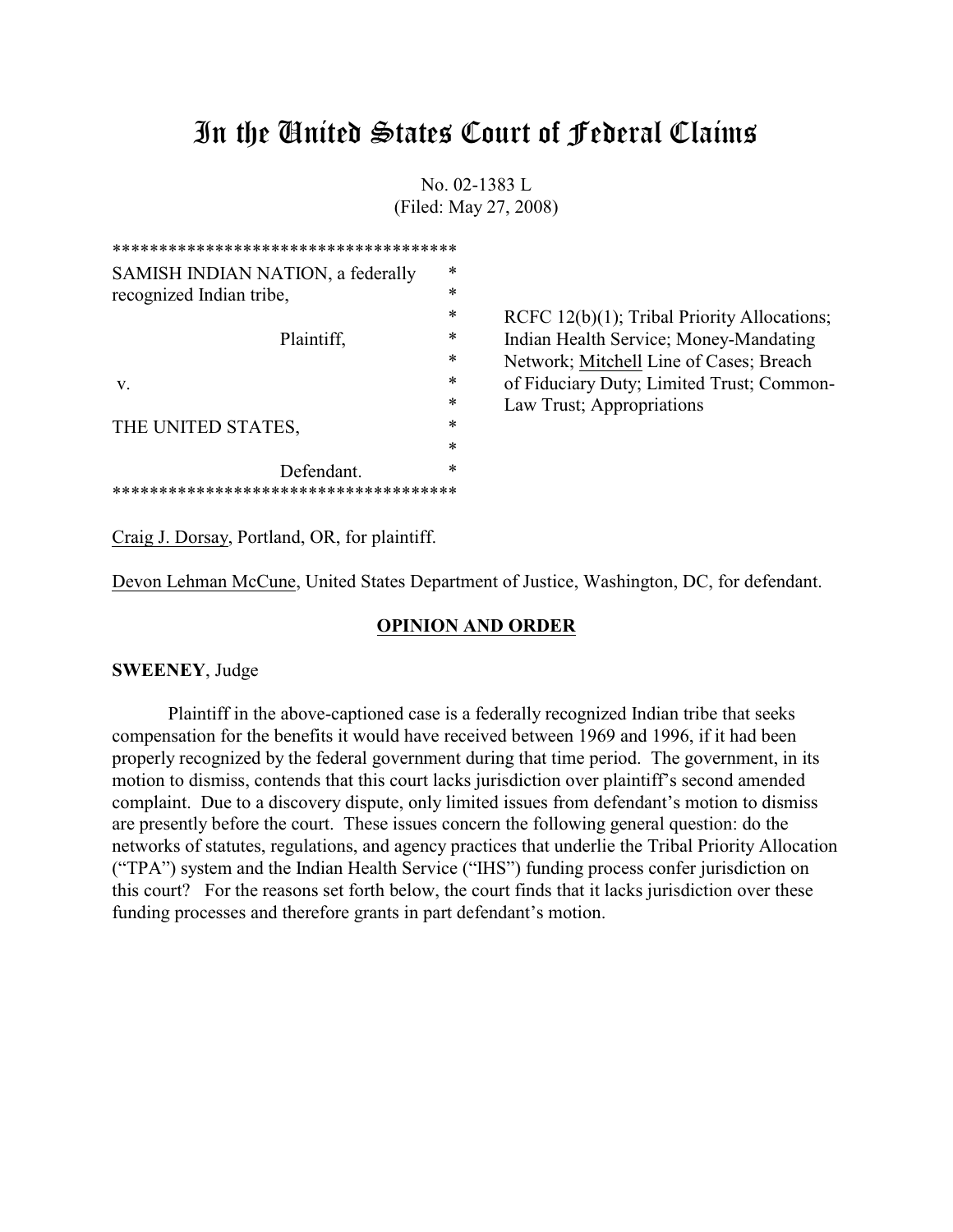#### **I. BACKGROUND**<sup>1</sup>

Plaintiff, the Samish Indian Nation, is a federally recognized Indian tribe. Second Am. Compl. ("Compl.") ¶¶ 1, 3. Plaintiff descends from a signatory tribe to the 1855 Treaty of Point Elliott. Id. ¶¶ 7-8. In 1958, the Indian Claims Commission recognized the modern tribe's right to sue for damages for lands lost under the treaty. Id. ¶ 8. Then, in 1969, the Department of the Interior omitted plaintiff from its unofficial list of federally recognized Indian tribes. Id. ¶ 9. As a result of this omission, plaintiff and its members were "deprived of all of the programs, benefits and services afforded by the United States to all other federally recognized Indian tribes and their members . . . ." Id. Accordingly, beginning in 1972, plaintiff sought to confirm its status as a federally recognized Indian tribe. Id. ¶ 10. After almost thirty years of administrative proceedings and multiple appeals to the federal courts, id. ¶¶ 10-18, plaintiff's status as a federally recognized Indian tribe was conclusively established on October 15, 1996, id. ¶ 15.

In an attempt to recover compensation for all of the benefits it would have received from 1969 to 1996 had the United States properly treated it as a federally recognized Indian tribe, plaintiff filed the instant action on October 11, 2002. Plaintiff's complaint, and the subsequently filed amended complaint, contained five claims for relief: (1) violation of the Indian Self-Determination Act, Samish Indian Nation v. United States, 58 Fed. Cl. 114, 116-17 (2003) ("Samish I"), aff'd in part, rev'd in part, 419 F.3d at 1355; (2) violation of the Snyder Act and other statutes benefitting federally recognized Indian tribes, id. at 119; (3) breach of the treaty rights of recognition, self-government, and protection, id. at 120; (4) temporary taking of plaintiff's treaty rights, id. at 121-22; and (5) continuing violation of plaintiff's rights, id. at 122. Defendant moved to dismiss all five claims. Id. at 115. On September 30, 2003, Chief Judge Edward J. Damich ruled that the first four claims were barred by the statute of limitations and that the fifth claim was precluded under 28 U.S.C.  $\S$  1500.<sup>2</sup> Id. The Chief Judge alternatively held that even if the first four claims were not barred by the statute of limitations, neither the Indian Self-Determination Act nor the Snyder Act provided the court with jurisdiction and plaintiff was collaterally estopped from pursuing the third and fourth claims. Id. at 115, 119 n.12.

Plaintiff appealed the dismissal of claims one, two, and five to the United States Court of Appeals for the Federal Circuit ("Federal Circuit"). See 419 F.3d at 1362-63 (describing the three claims). In addition to affirming the dismissal of claim five, id. at 1374, the Federal Circuit held that plaintiff's first two claims were not barred by the statute of limitations, id. at 1357. The

 $1$  Because only a brief factual recitation is necessary for the purposes of this ruling, the court derives the facts in this section solely from plaintiff's second amended complaint. A more detailed fact statement can be found in Samish Indian Nation v. United States, 419 F.3d 1355 (Fed. Cir. 2005) ("Samish II"). The court derives the procedural history from prior rulings in this case.

 $\degree$  The case was transferred to the undersigned on November 1, 2007.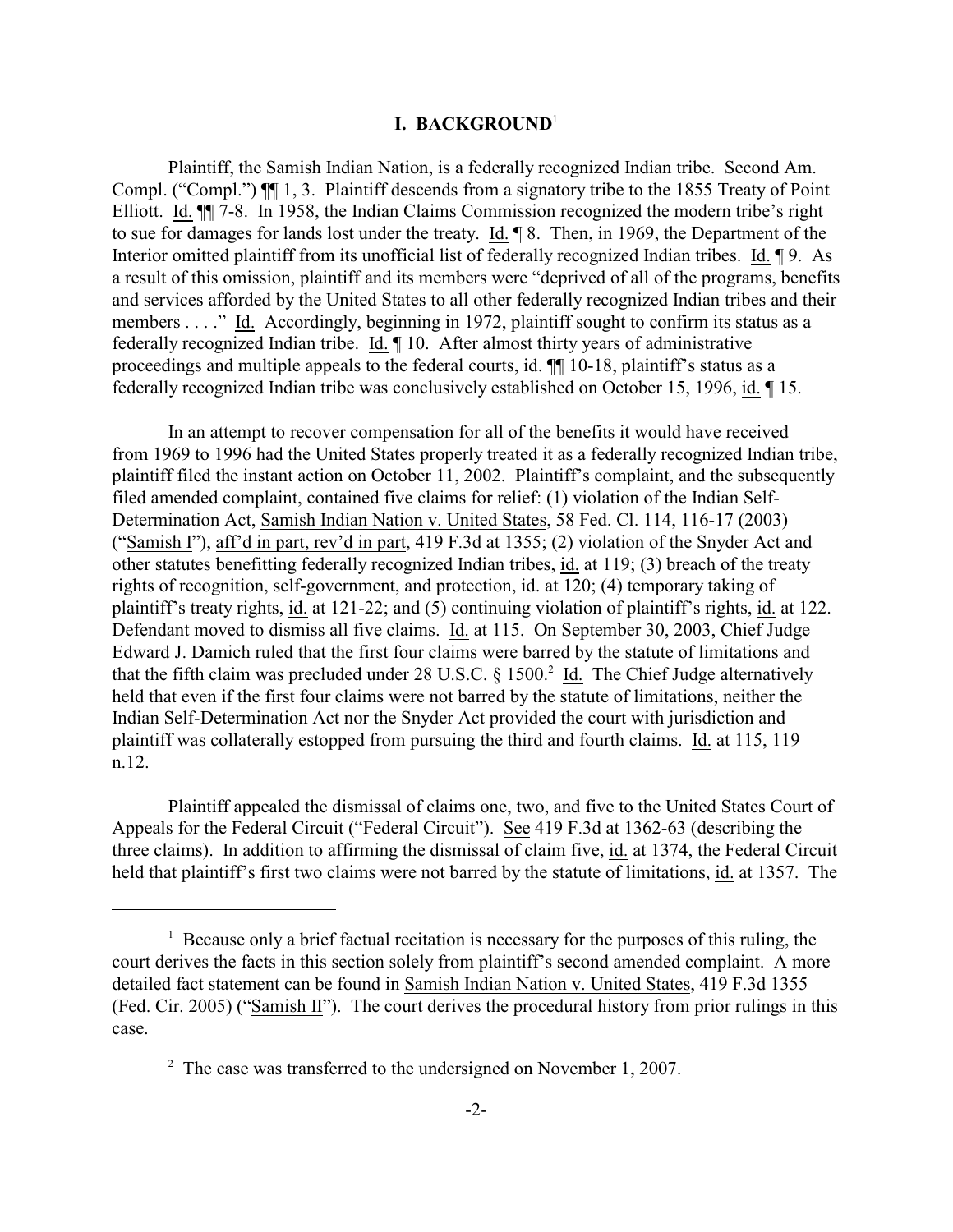Federal Circuit also concluded that neither the Indian Self-Determination Act nor the Snyder Act were money-mandating sources of jurisdiction. Id. However, the Federal Circuit remanded the case to the United States Court of Federal Claims ("Court of Federal Claims") to determine whether the other statutes benefitting federally recognized Indian tribes conferred jurisdiction on the court. Id.

Once the case was returned to the Court of Federal Claims, plaintiff filed a second amended complaint to conform with the Federal Circuit's ruling. In its second amended complaint, plaintiff enumerates the myriad of statutes and regulations that established programs, services, and benefits for federally recognized Indian tribes from 1969 to 1996, and then alleges two claims for relief. Plaintiff's first claim for relief seeks damages for the government's failure to provide it with the identified programs, services, and benefits from 1969 to 1996. Compl. ¶¶ 31-36. Plaintiff contends that the "underlying legal framework" of each program, service, or benefit provides a money-mandating basis for jurisdiction. Id. ¶¶ 32-33. Plaintiff's second claim for relief seeks damages for the government's failure to properly treat it as a federally recognized Indian tribe. Id.  $\P$  37-44. Plaintiff alleges that all of the cited statutes, taken together, "comprise a network of statutes defining . . . the federal government's trust responsibility" to Indian tribes that provides a money-mandating basis for jurisdiction. Id. ¶¶ 41, 43.

After plaintiff filed its second amended complaint, defendant moved to dismiss the complaint for lack of subject matter jurisdiction. Samish Indian Nation v. United States, No. 02- 1383L, slip op. at 1 n.1 (Fed. Cl. July 21, 2006) ("Samish III"). In response to defendant's motion, plaintiff sought limited discovery. Id. at 1. In particular, plaintiff sought discovery concerning the government's construction of the TPA system–a mechanism by which the Bureau of Indian Affairs ("BIA") provides funds to Indian tribes for tribal governments, human services, education, public safety and justice, community development, resource management, trust services, and general administration–to show that the government construed the system to reflect the congressional intent that all federally recognized Indian tribes must receive funding. Id. at 3- 4. Plaintiff also sought discovery concerning agency interpretation of the Omnibus Budget Reconciliation Act of 1981, the Comprehensive Employment and Training Act, the Job Training Partnership Act, and the Housing Act of 1937 to show that the government construed those statutes as mandating funding to all eligible tribes. Id. at 4-5. In his analysis of plaintiff's discovery request, the Chief Judge noted:

At the very least, by placing Ms. Clark's declaration on the record in its Motion to Dismiss,<sup>3</sup> Defendant has, in effect, opened the door for Plaintiff to make further factual inquiries into the BIA's interpretation and construction of the statutes underlying the TPA mechanism. More significantly, the declaration itself is strongly suggestive that the BIA may very well have considered that the statutes

<sup>&</sup>lt;sup>3</sup> Defendant attached one exhibit to its motion to dismiss: the Declaration of Debbie L. Clark ("Clark Declaration"), the Deputy Assistant Secretary–Indian Affairs (Management) at the Department of the Interior.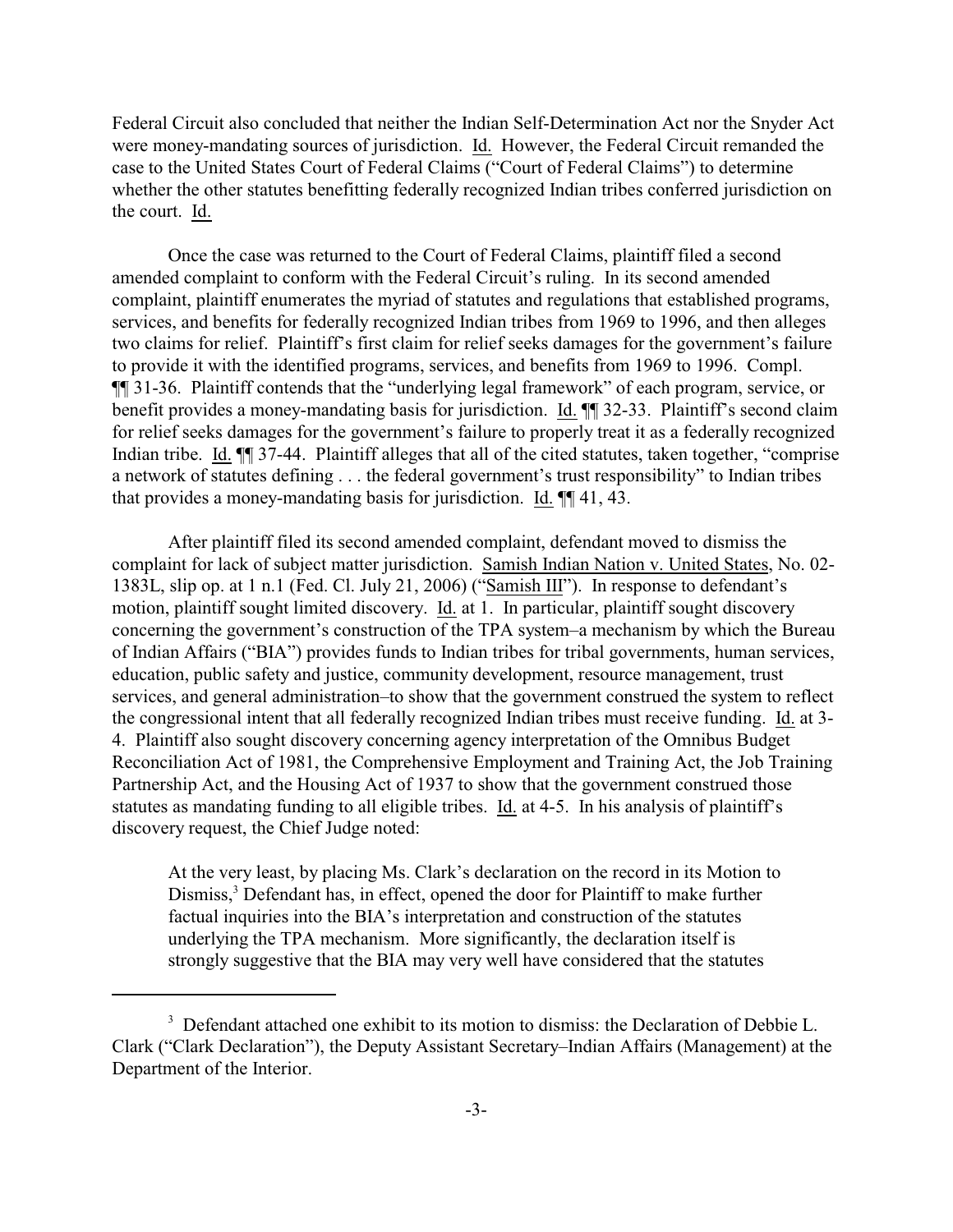and regulations underlying TPA, in fact, mandate the payment of money to federally-recognized tribes. . . .

Plaintiff's argument on behalf of its request for discovery related to the non-TPA programs is not as strong . . . . [However, t]he Court finds plaintiff has adequately demonstrated that certain jurisdictional facts with respect to non-TPA programs are, in fact, disputed . . . .

Id. at 7-8 (footnote added). Accordingly, the Chief Judge granted plaintiff's request for limited discovery. Id. at 9.

Disputes arose concerning the limited discovery permitted by the Chief Judge, and the parties set forth their positions on how to proceed in a January 8, 2007 status report. Pursuant to court orders dated January 18, 2007, and February 16, 2007, the parties filed supplemental briefs identifying those issues in defendant's motion to dismiss that could be resolved without further discovery. The Chief Judge reviewed the parties' supplemental briefs, and in an April 3, 2007 order, directed plaintiff to "file its response to Defendant's motion to dismiss regarding 'the two major programs involved in this case'–TPA . . . and IHS . . . funding." The Chief Judge specifically directed plaintiff to address "all legal issues within Defendant's motion as to TPA and IHS, including, inter alia, those described in Defendant's supplemental brief as 'overarching legal arguments."<sup>4</sup> Finally, the Chief Judge directed defendant respond to plaintiff's arguments regarding TPA and IHS funding in its reply brief.

The initial briefing of defendant's motion to dismiss concluded on August 1, 2007. Chief Judge Damich subsequently reassigned the case to the undersigned, who directed the parties to file additional supplemental briefs concerning the Federal Circuit's recent decision in Navajo Nation v. United States, 501 F.3d 1327 (Fed. Cir. 2007) ("Navajo Nation II"), petition for cert. filed, 76 U.S.L.W. 3621 (U.S. May 13, 2008) (No. 07-1410). Briefing concluded on February 15, 2008. The court deems oral argument unnecessary.

 $4$  Defendant identified the following "overarching legal arguments": (1) "the programs Plaintiff alleges in its Complaint are not money-mandating because they are grant-in-aid statutes that subsidize tribes' future expenditures on social services programs"; (2) "these statutes cannot be money-mandating because they contain discretionary language"; and (3) the statutes "do not provide clear standards for payment, state the precise amounts to be paid, and, as interpreted, compel payment on satisfaction of certain conditions." United States' Supplemental Br. Regarding Its Mot. Dismiss 3-5.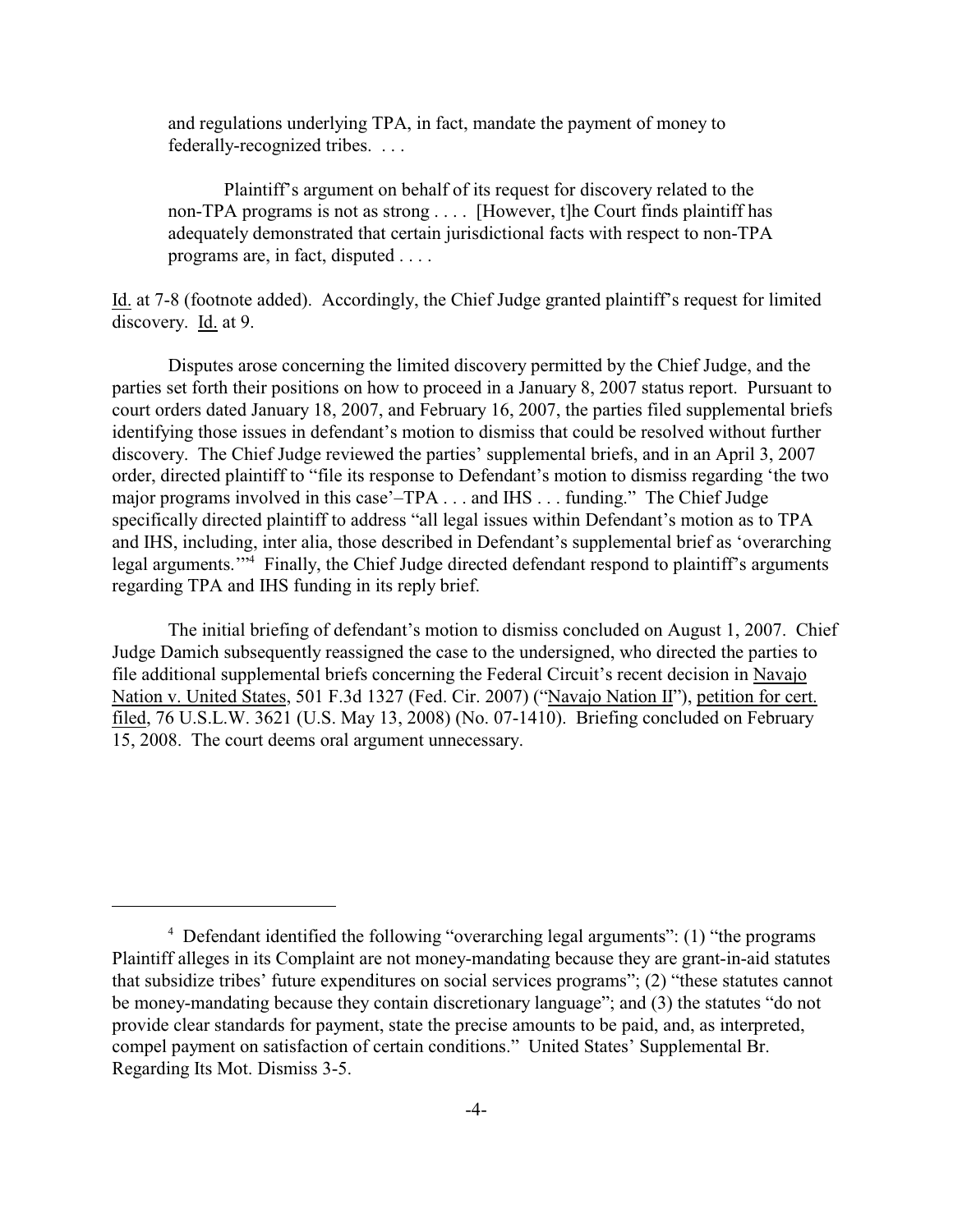#### **II. LEGAL STANDARDS**

#### **A. Motion to Dismiss**

In ruling on a motion to dismiss pursuant to Rule 12(b)(1) of the Rules of the United States Court of Federal Claims ("RCFC"), the court assumes that the allegations in the complaint are true and construes those allegations in plaintiff's favor. Henke v. United States, 60 F.3d 795, 797 (Fed. Cir. 1995). However, plaintiff bears the burden of proving, by a preponderance of the evidence, that the court possesses subject matter jurisdiction. McNutt v. Gen. Motors Acceptance Corp., 298 U.S. 178, 189 (1936); Reynolds v. Army & Air Force Exch. Serv., 846 F.2d 746, 748 (Fed. Cir. 1988). The court may look to evidence outside of the pleadings to determine the existence of subject matter jurisdiction. Land v. Dollar, 330 U.S. 731, 735 & n.4 (1974); Reynolds, 846 F.2d at 747. If the court concludes that it lacks subject matter jurisdiction over a claim, RCFC 12(h)(3) requires the court to dismiss that claim.

#### **B. Subject Matter Jurisdiction**

Whether the court has jurisdiction to decide the merits of a case is a threshold matter. See Steel Co. v. Citizens for a Better Env't, 523 U.S. 83, 94-95 (1998). "Without jurisdiction the court cannot proceed at all in any cause. Jurisdiction is power to declare the law, and when it ceases to exist, the only function remaining to the court is that of announcing the fact and dismissing the cause." Ex parte McCardle, 74 U.S. (7 Wall.) 506, 514 (1868). The parties or the court sua sponte may challenge the court's subject matter jurisdiction at any time. Arbaugh v. Y & H Corp., 546 U.S. 500, 506 (2006).

The ability of the Court of Federal Claims to entertain suits against the United States is limited. "The United States, as sovereign, is immune from suit save as it consents to be sued." United States v. Sherwood, 312 U.S. 584, 586 (1941). The waiver of immunity "cannot be implied but must be unequivocally expressed." United States v. King, 395 U.S. 1, 4 (1969).

Plaintiff asserts jurisdiction under both 28 U.S.C. § 1491 ("Tucker Act") and 28 U.S.C. § 1505 ("Indian Tucker Act"). The Tucker Act, the principal statute governing the jurisdiction of this court, provides that the Court of Federal Claims has jurisdiction over claims against the United States that are founded upon the Constitution, a federal statute or regulation, or an express or implied contract with the United States. 28 U.S.C. § 1491(a)(1) (2000). The Indian Tucker Act further provides that the Court of Federal Claims has jurisdiction over claims brought by "any tribe, band, or other identifiable group of American Indians" against the United States that are founded upon "the Constitution, laws or treaties of the United States, or Executive orders of the President," as well as claims that "otherwise would be cognizable in the Court of Federal Claims if the claimant were not an Indian tribe, band or group." Id. § 1505. However, both the Tucker Act and the Indian Tucker Act are merely jurisdictional statutes, and do not create "a substantive right enforceable against the Government by a claim for money damages." United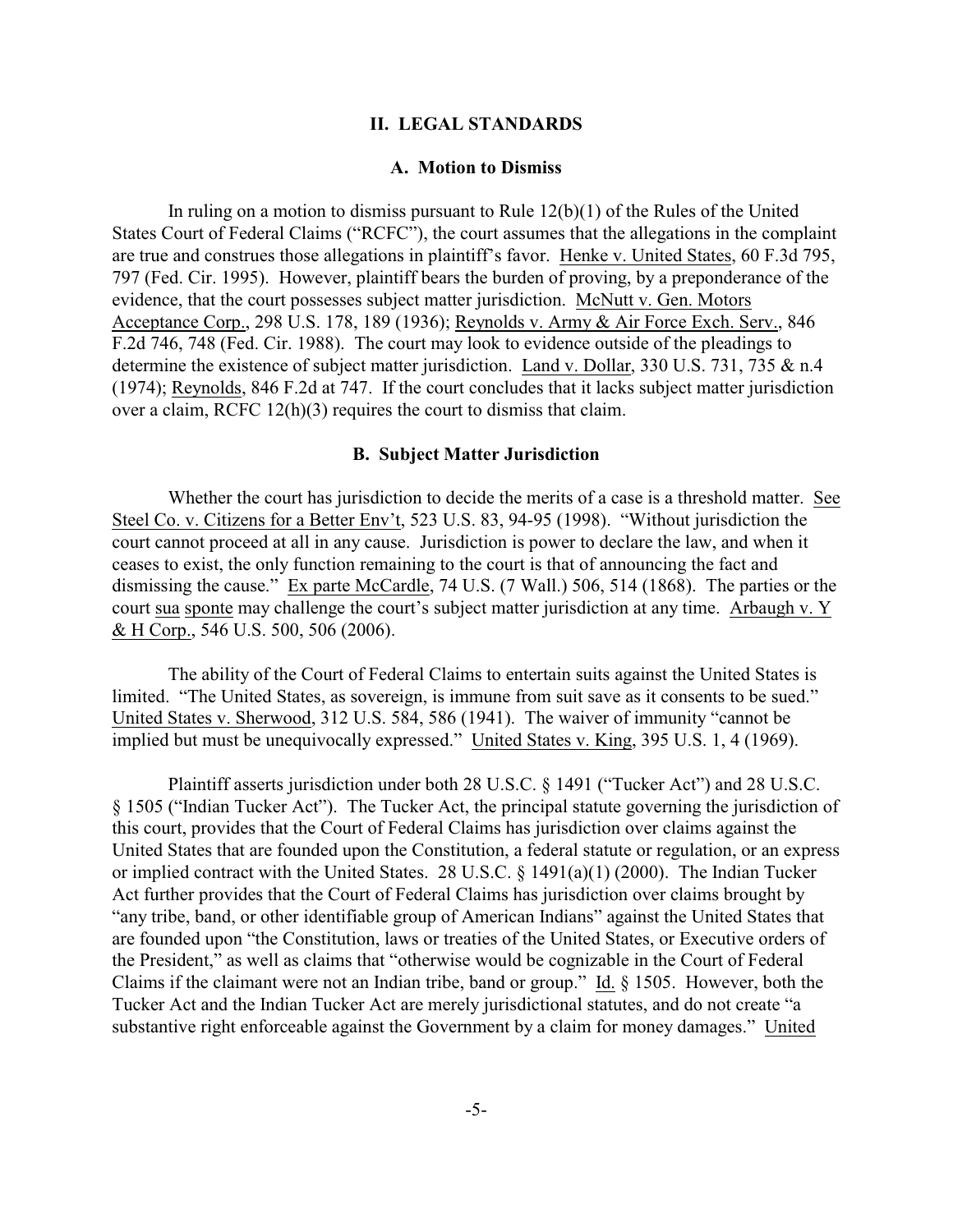States v. Navajo Nation, 537 U.S. 488, 503, 506 (2003) ("Navajo Nation I"); United States v. White Mountain Apache Tribe, 537 U.S. 465, 472 (2003).

Instead, the substantive right must appear in another source of law, United States v. Mitchell, 463 U.S. 206, 216 (1983) ("Mitchell II"), that, in general, "'can fairly be interpreted as mandating compensation by the Federal Government for the damages sustained,'" United States v. Testan, 424 U.S. 392, 400 (1976) (quoting Eastport S.S. Corp. v. United States, 372 F.2d 1002, 1009 (Ct. Cl. 1967)). To make such a showing, a plaintiff must only demonstrate that the substantive source of law is "reasonably amenable to the reading that it mandates a right of recovery in damages." White Mountain Apache Tribe, 537 U.S. at 473. However, jurisdiction in the Court of Federal Claims may also derive from "[c]ertain discretionary schemes," including those "statutes (1) that provide 'clear standards for paying' money to recipients; (2) that state the 'precise amounts' that must be paid; or (3) as interpreted, compel payment on satisfaction of certain conditions." Samish II, 419 F.3d at 1364 (citation omitted). Altogether, "[w]hile the premise to a Tucker Act claim will not be 'lightly inferred,' a fair inference will do." White Mountain Apache Tribe, 537 U.S. at 473 (citation omitted).

# **III. TRIBAL PRIORITY ALLOCATIONS AND THE INDIAN HEALTH SERVICE**

As noted above, the scope of this ruling is constrained by the Chief Judge's April 3, 2007 order. In that order, the Chief Judge limited the parties' arguments to "all legal issues within Defendant's motion as to TPA and IHS, including, inter alia, those described in Defendant's supplemental brief as 'overarching legal arguments.'" Because the court's analysis is limited to the statutory frameworks underlying the TPA system and IHS funding, it is unable to rule on plaintiff's second claim for relief, which concerns an analysis of all of the statutes cited in plaintiff's second amended complaint.<sup>5</sup> Accordingly, the court will only consider whether it has jurisdiction over plaintiff's first cause of action with respect to the TPA system and IHS funding. The court begins with a description of the TPA system and the IHS funding process, $\delta$  and then addresses defendant's contention that the court is precluded from entertaining plaintiff's TPA system claims due to the purportedly limited nature of the Federal Court's remand instructions in Samish II.

 $<sup>5</sup>$  As previously noted, in its second claim for relief, plaintiff seeks damages for the</sup> government's failure to properly treat it as a federally recognized Indian tribe, contending that all of the cited statutes, taken together, "comprise a network of statutes defining . . . the federal government's trust responsibility" to Indian tribes that provides a money-mandating basis for jurisdiction. Compl. ¶¶ 37-44.

 $6$  Plaintiff provides a basic description of each process in its second amended complaint. The parties then supplemented the basic description via declaration. To provide a more comprehensive picture, the court cites both the second amended complaint and the submitted declarations. See Land, 330 U.S. at 735 & n.4 (noting that a court may look to evidence outside of the pleadings to determine the existence of subject matter jurisdiction).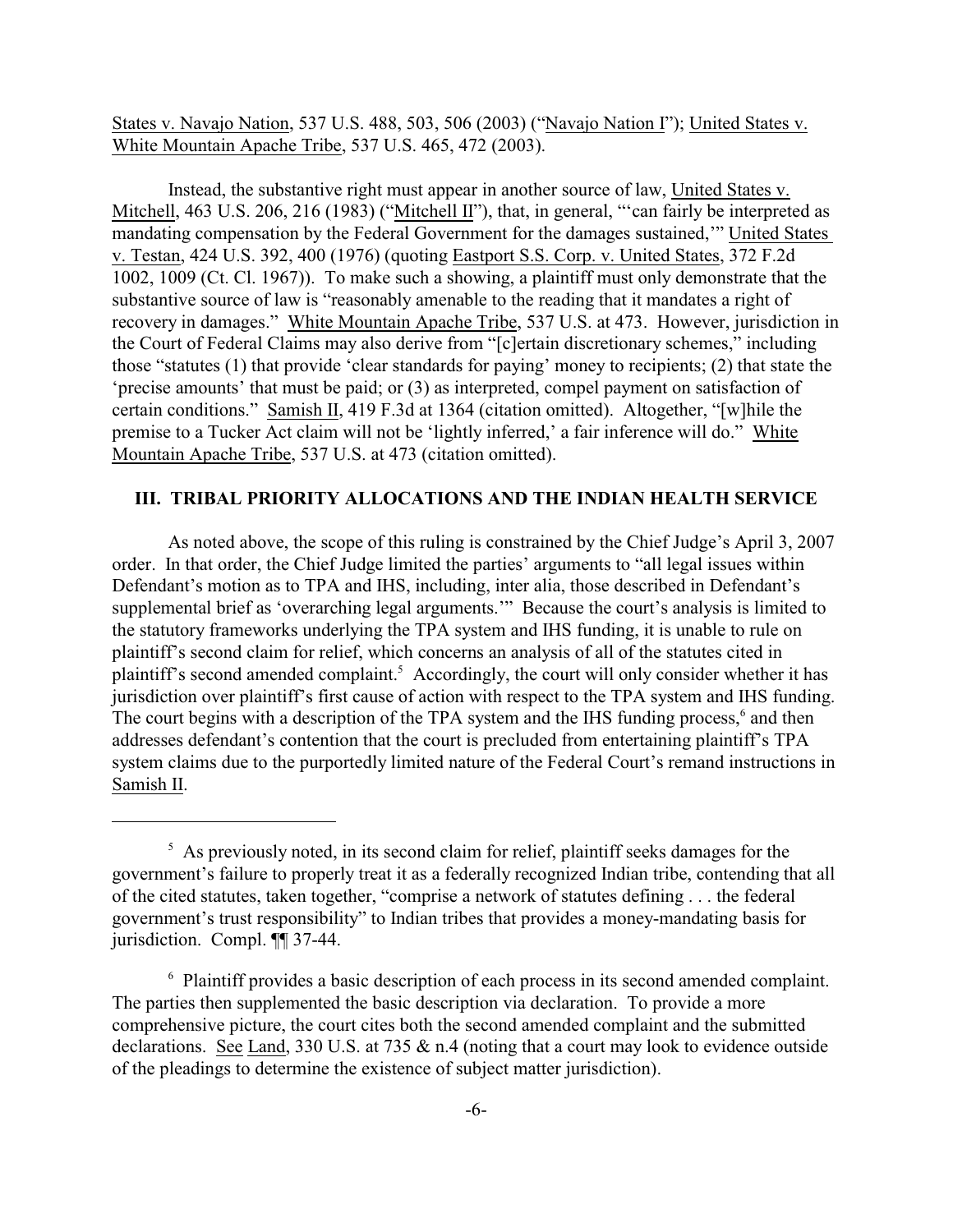### **A. Tribal Priority Allocations**

As noted above, Indian tribes receive funding from the BIA via the TPA system in the areas of tribal government support, human services, education, public safety and justice, community development, resource management, trust services, and general administration.<sup>7</sup> Samish III, slip op. at 3-4 (citing the Clark Declaration); Compl. ¶ 30a(i); McDivitt Decl. ¶ 17. Congress annually appropriates TPA funds to all federally recognized Indian tribes. Compl. ¶¶ 30a(i), (iii); McDivitt Decl. ¶¶ 17-19. Once an Indian tribe receives TPA funds, the amount of those funds comprises the "base amount" of funds for subsequent years. Compl. ¶ 30a(i). While Congress does not explicitly direct specific TPA funds to designated tribes via legislation, Decl. Debbie L. Clark ("Clark Decl.") ¶ 6; McDivitt Decl. ¶ 48, "Congress has and does appropriate funds in response to BIA requests for TPA that are tribe-specific in the Budget Justification,"<sup>8</sup> McDivitt Decl. ¶ 48. TPA funds are either provided directly to the Indian tribes or to the BIA to be used for the benefit of the Indian tribes. Id. ¶ 19.

According to the government, the TPA system is an "internal budgetary tool" and "an agency creation" that is not based on any "statutory or regulatory authority . . . ." Clark Decl. ¶ 3. But see McDivitt Decl.  $\P$  47 ("While it is true that BIA uses TPA as a budgetary device and TPA started as a budgetary device, TPA has evolved into much more with the adoption by Congress of TPA as a budget activity, and the inclusion of the TPA table in the BIA's Budget Justifications. . . . [T]he BIA has made a commitment to Congress on the use of funds appropriated for TPA and the appropriation for TPA cannot be used for any other purposes . . . . TPA, as a result, is much more than an internal budgetary tool."). However, Congress has enacted authorizing statutes for some of the specific programs covered by the TPA system. Compl. ¶ 30a(iv). These authorizing statutes include the Johnson-O'Malley Act, ch. 147, 48 Stat. 596 (1934) (codified as amended at 25 U.S.C. §§ 452-457 (2000)); the Indian Child Welfare Act of 1978, Pub. L. No. 95-608, 92 Stat. 3069 (codified as amended at 25 U.S.C. §§ 1901-1963 (2000)); the Indian Alcohol and Substance Abuse Prevention and Treatment Act of 1986, Pub. L. No. 99-570, §§ 4201-4230, 100 Stat. 3207, 3207-137 to -152 (codified as amended at 25 U.S.C. §§ 2401- 2455 (2000)); the Indian Child Protection and Family Violence Protection Act, Pub. L. No. 101- 630, §§ 401-412, 104 Stat. 4531, 4544-56 (1990) (codified as amended at 25 U.S.C. §§ 3201- 3210 (2000)); and the Higher Education Tribal Grant Authorization Act, Pub. L. No. 102-325,

 $\alpha$ <sup>7</sup> Although the TPA system was not established until fiscal year 1993, the TPA system's predecessor funding mechanisms operated with the same basic principles, including the fact that every federally recognized Indian tribe received funding. Decl. James H. McDivitt ("McDivitt Decl.") ¶ 18.

<sup>&</sup>lt;sup>8</sup> The "Budget Justification," commonly referred to as the "Green Book," is the document prepared by the BIA to accompany the President's budget proposal that is sent to Congress. McDivitt Decl. ¶ 10.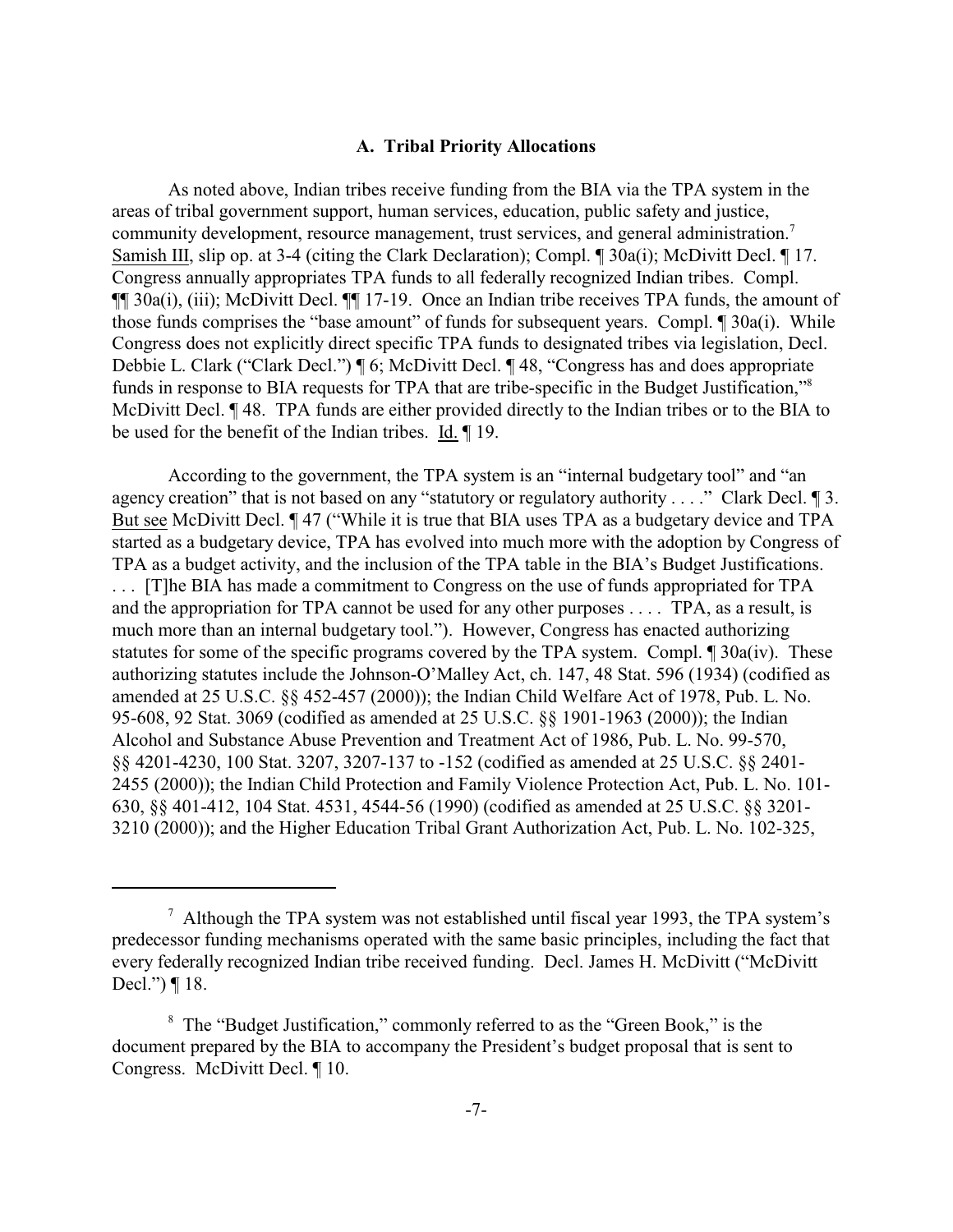§§ 1311-1317, 106 Stat. 448, 798-803 (1992) (codified at 25 U.S.C. §§ 3301-3307 (2000)). Compl.  $\P$  30a(iv).

#### **B. Indian Health Service**

The IHS provides "hospital, medical, dental, mental health, and preventative care to Indians who [a]re enrolled members of federally recognized tribes." Compl. ¶ 30d. Beginning with the enactment of the Indian Health Care Improvement Act, Pub. L. No. 94-437, 90 Stat. 1400 (1976) (codified as amended at 25 U.S.C. §§ 1601-1680o (2000)),<sup>9</sup> tribe members could receive these health services either directly from the IHS or from a third-party provider (i.e., contract health care). Compl. ¶ 30d. Further, federally recognized Indian tribes could contract with the IHS "to operate health care facilities and provide health care services." Id. All federally recognized Indian tribes are entitled to funds under the Indian Health Care Improvement Act. Decl. David T. Mather ("Mather Decl.") ¶ 22. Congress provides funding for the IHS via annual appropriations, Compl. ¶ 30d, and since 1975, the IHS has "expended money to benefit every federally recognized tribe," Mather Decl. ¶ 24.

# **C. The Federal Circuit's Decision in Samish II Does Not Preclude the Court From Entertaining the TPA System Allegations in Plaintiff's Second Amended Complaint**

Initially, the court addresses defendant's argument–raised in a footnote–that plaintiff's TPA system allegations, as a procedural matter, are not properly before the court. Specifically, defendant contends that plaintiff's second amended complaint, filed on remand, "added several statutes and programs as bases for Plaintiff's claims." United States' Mot. Dismiss 14 n.3. According to defendant, because "this case is on remand merely to address the remaining statutes after the Federal Circuit's decision, . . . this Court should dismiss Plaintiff's statutes that were not contained in its previous complaint." Id.; see also United States' Corrected Reply Br. Supp. Its Mot. Dismiss Regarding Tribal Priority Allocations & Indian Health Serv. Funding 2 n.2 ("Plaintiff . . . should be restricted from raising a claim as to TPA now."). Plaintiff responds, also via footnote, that "the TPA program is funded pursuant to a number of different statutes and the Tribe identified these statutes in its First Amended Complaint . . . ." Samish Indian Nation's Opp'n United States' Mot. Dismiss Regarding Tribal Priority Allocations & Indian Health Serv. Funding ("Opp'n") 7 n.8.

The court notes that with respect to the TPA system, the second amended complaint merely clarifies the allegations in the first amended complaint. In its second amended complaint, plaintiff alleges that the TPA system was a mechanism for the BIA to provide "funding to support a broad range of programs, services and benefits to federally-recognized tribes," Compl.

<sup>&</sup>lt;sup>9</sup> Congress has amended the Indian Health Care Improvement Act on multiple occasions. See Compl. ¶ 30d (citing Indian Health Amendments of 1992, Pub. L. No. 102-573, 106 Stat. 4526, 4544-60; Indian Health Care Amendments of 1988, Pub. L. No. 100-713, 102 Stat. 4784, 4800-12; Indian Health Care Amendments of 1980, Pub. L. No. 96-537, 94 Stat. 3173).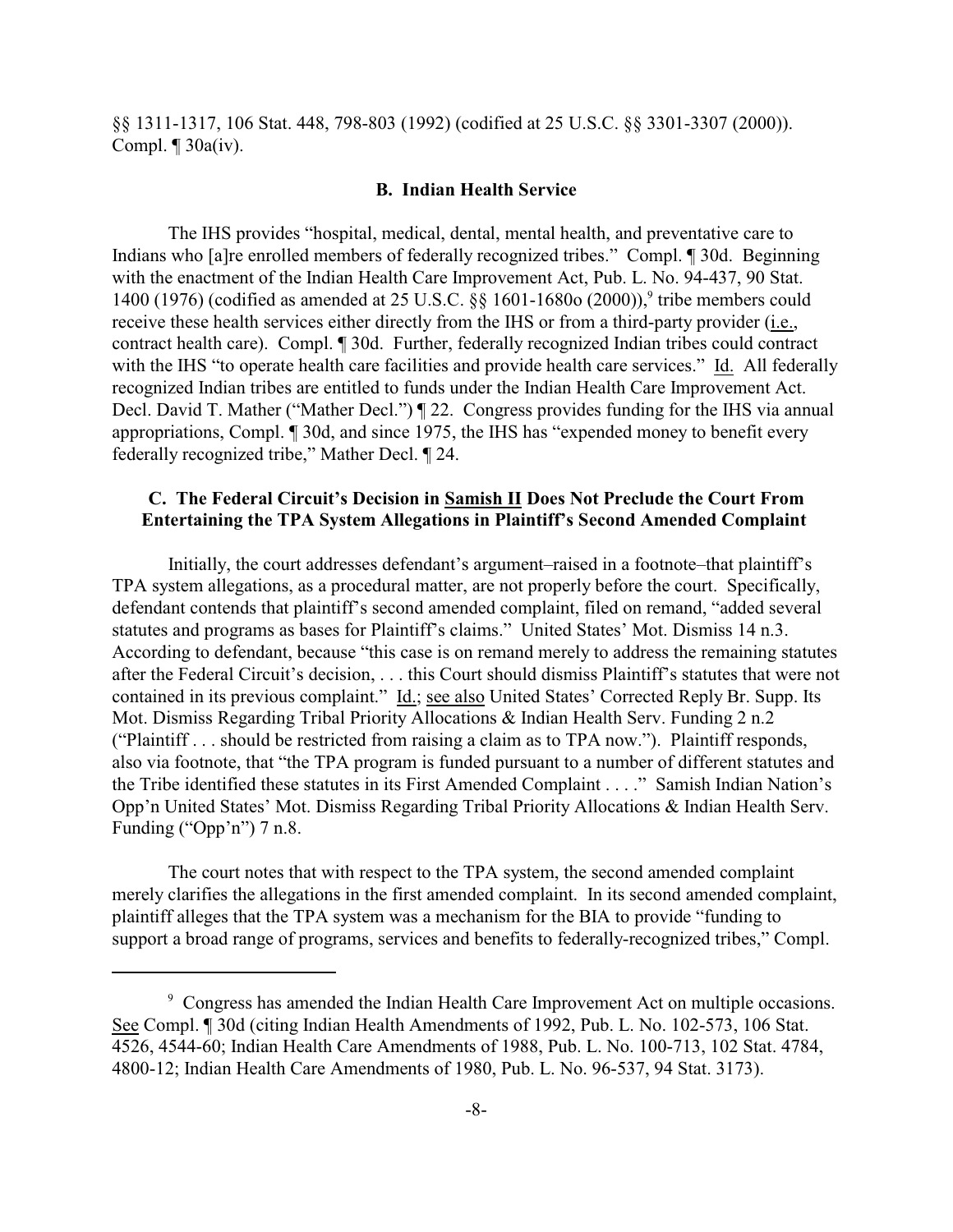¶ 30a(i), and that Congress had enacted authorizing statutes for some of those programs, citing five specific statutes and all annual Department of the Interior Appropriations Acts, id. ¶ 30a(iv). Similarly, in its pre-appeal first amended complaint, plaintiff specifically cited the same five statutes and "all federal statutes appropriating funds for the Department of the Interior and related agencies." First Am. Compl. ¶¶ 5.d, 5.aa, 5.bb, 5.dd, 5.ff, 5.mm. Further, plaintiff's first amended complaint also contained a "savings" provision, expressly implicating "[o]ther federal statutes and regulations which provide programs, services or benefits to Indian tribes . . . ." Id. ¶ 5.nn. While plaintiff's first amended complaint did not specifically mention the TPA system by name, it clearly included citations to all of the statutes supporting the TPA system that were cited by plaintiff in its second amended complaint. Thus, the court can consider plaintiff's TPA system allegations. Cf. Navajo Nation II, 501 F.3d at 1337 (concluding, after reviewing plaintiff's pleadings, motions, and briefs from a prior appeal in the same case, that plaintiff had not "waived its breach of trust claim based on a network of statutes and regulations" because plaintiff's "'advocacy on behalf of jurisdiction always included the network argument, albeit in a secondary role'" (quoting the decision of the Court of Federal Claims)).

Furthermore, the court's actions render the issue moot. After receiving the Federal Circuit's mandate, the Chief Judge issued a scheduling order directing plaintiff to file an amended complaint. Thereafter, on January 27, 2006, plaintiff filed a motion for leave to file its second amended complaint, which the Chief Judge granted later that day. Thus, the Chief Judge expressly permitted plaintiff to file the complaint. The court is not willing to revisit that ruling. Plaintiff's allegations regarding the TPA system are procedurally permissible. Thus, the court proceeds to address the jurisdictional basis for plaintiff's TPA and IHS claims.

# **IV. DISCUSSION**

The crux of plaintiff's complaint is that both the TPA system and IHS funding are the product of a network of statutes, regulations, and administrative agency practices, and it is those networks that provide a money-mandating source of jurisdiction in the Court of Federal Claims.<sup>10</sup> Thus, the threshold question before the court is whether the legal frameworks underlying the TPA system or IHS funding can be analyzed as networks.

 $10$  Indeed, plaintiff does not contend that any of the statutes that comprise the TPA system or concern IHS funding are individually money-mandating. See Samish Indian Nation's Supplemental Br. (Aug. 1, 2007) 3 ("[T]he Tribe's position is that TPA and IHS are grounded in multiple statutes–and that in determining Congressional intent regarding those programs, the statutory framework must be understood as a whole. The government, in contrast, confines its argument to individual statutes viewed in isolation from one another . . . ."); see also Compl. ¶¶ 32-33 (alleging that the "underlying legal framework" for each of the "programs, services and benefits" at issue is money-mandating).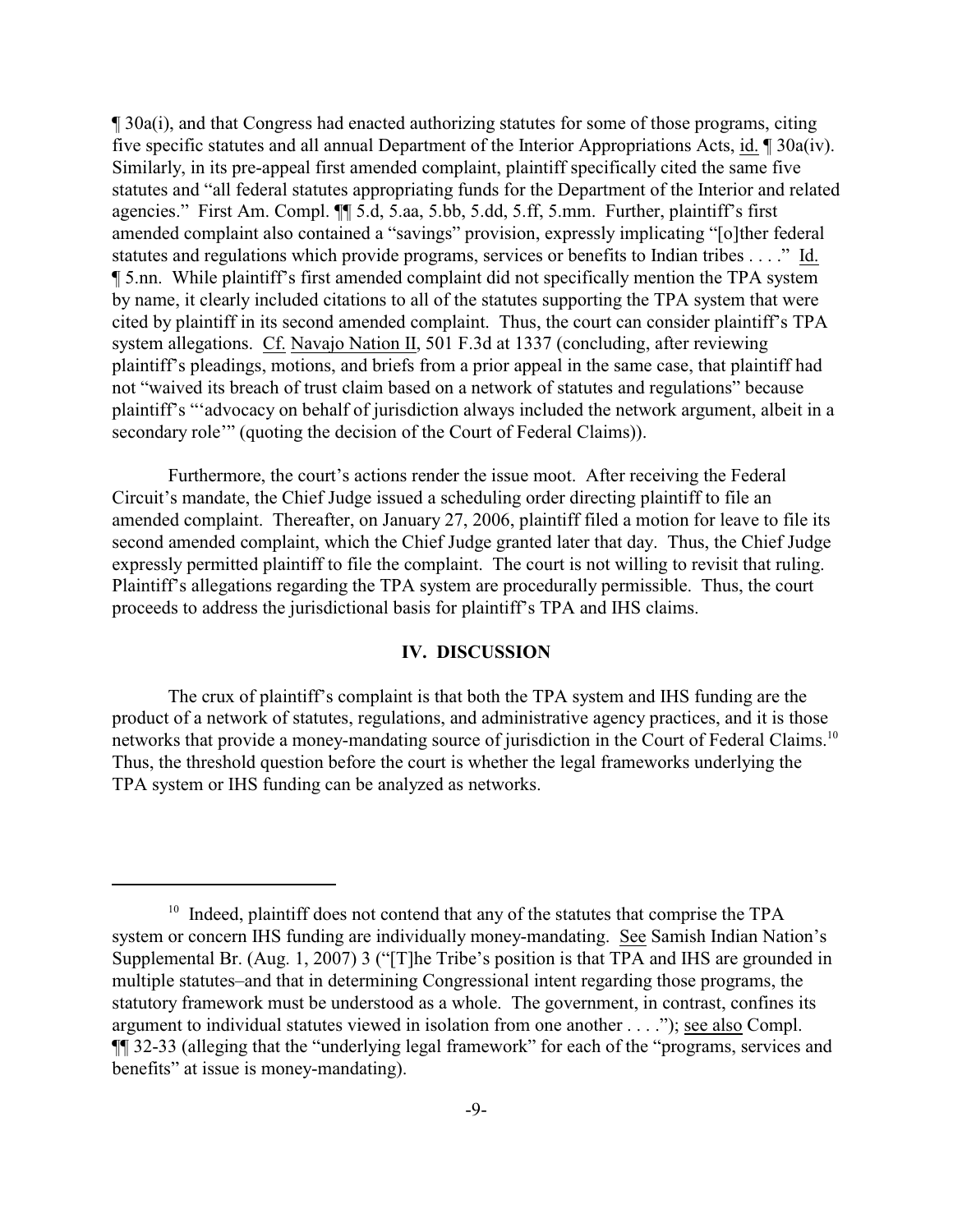## **A. The Genesis of the Network Concept**

The theory that a network of statutes, regulations, and other sources of law can supply a money-mandating source of jurisdiction is rooted in the decision of the United States Supreme Court ("Supreme Court") in Mitchell v. United States, 445 U.S. 535 (1980) ("Mitchell I"). In Mitchell I, respondents claimed that the government had mismanaged the timber resources found on the Quinault Reservation and that "they were entitled to recover money damages because this alleged misconduct breached a fiduciary duty owed to them by the United States as trustee of the allotted lands under the General Allotment Act."<sup>11</sup>  $\underline{Id}$  at 537. The issue before the Supreme Court was whether the General Allotment Act "authorize[d] the award of money damages against the United States for alleged mismanagement of forests located on lands allotted to Indians under that Act." Id. at 536. The General Allotment Act provided for the allotment of land within Indian reservations to those Indians residing on the reservation and that the United States would "retain title to such allotted lands in trust for the benefit of the allottees." Id. at 540-41. Noting that both the plain language and the purpose of the General Allotment Act indicated that the allottees, and not the government, were responsible for managing the allotted lands, the Supreme Court held that the General Allotment Act "created only a limited trust relationship between the United States and the allottee that does not impose any duty upon the Government to manage timber resources." Id. at 542-43. Accordingly, the Supreme Court concluded that "[a]ny right of the respondents to recover money damages for Government mismanagement of timber resources must be found in some source other than that Act." Id. at 546; see also id. at 546 n.7 (indicating that on remand, the United States Court of Claims ("Court of Claims")–the predecessor court to both the Federal Circuit and the Court of Federal Claims–could consider "respondents' assertion that other statutes render the United States liable in money damages" (citation omitted)).

The case brought by the Mitchell I respondents eventually returned to the Supreme Court in what emerged as the seminal case concerning whether a network of statutes can provide a money-mandating source of jurisdiction in the Court of Federal Claims. As foreshadowed in Mitchell I, the issue before the Supreme Court was whether "timber management statutes, various statutes governing road building and rights of way, statutes governing Indian funds and government fees, and regulations promulgated under these statutes," taken together, permitted the Court of Claims to exercise jurisdiction over respondents' claims that the government mismanaged their timber lands. Mitchell II, 463 U.S. at 210-11 (citations omitted). In particular, respondents claimed that the government's "alleged misconduct constitute[d] a breach of the fiduciary duty owed them by the United States as trustee . . . ." Id. at 210. The Supreme Court framed the basic issue in this case as "whether the statutes or regulations at issue can be interpreted as requiring compensation." Id. at 218.

 $11$  "The respondents are 1,465 individual allottees of land contained in the Quinault Reservation, the Quinault Tribe, which now holds some allotments, and the Quinault Allottees Association, an unincorporated association formed to promote the interests of the allottees of the Quinault Reservation." Mitchell I, 445 U.S. at 537.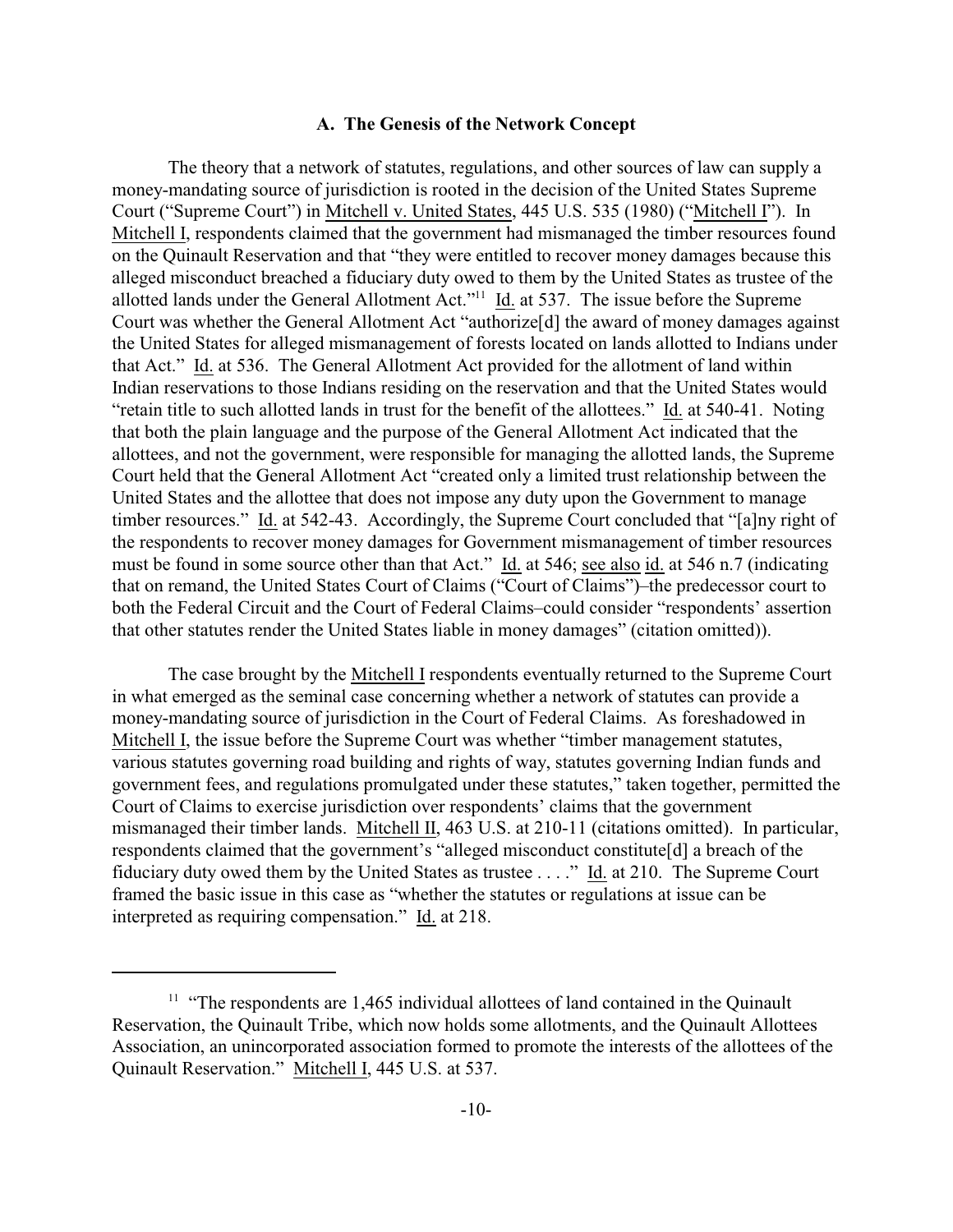The Supreme Court began its analysis by examining the statutes and regulations cited by respondents. Id. at 219-23. It determined first that "[t]he timber management statutes and the regulations promulgated thereunder establish the 'comprehensive' responsibilities of the Federal Government in managing the harvesting of Indian timber." Id. at 222 (quoting White Mountain Apache Tribe v. Bracker, 448 U.S. 136, 145 (1980)) (citations omitted). It then determined that the government "exercises comparable control over grants of rights-of-way on Indian lands held in trust." Id. at 223. Based upon these conclusions, the Supreme Court held that "the statutes and regulations now before us clearly give the Federal Government full responsibility to manage Indian resources and land for the benefit of the Indians. They thereby establish a fiduciary relationship and define the contours of the United States' fiduciary responsibility." Id. at 224 (contrasting the case with Mitchell I, 445 U.S. at 542, where it concluded that the General Allotment Act created only a limited trust relationship between the government and Indian allottees such that the government had no fiduciary responsibility to manage the allotted lands). Remarking on the comprehensive nature of the statutory and regulatory framework, the Supreme Court stated:

[A] fiduciary relationship necessarily arises when the Government assumes such elaborate control over forests and property belonging to Indians. All of the necessary elements of a common-law trust are present: a trustee (the United States), a beneficiary (the Indian allottees), and a trust corpus (Indian timber, lands, and funds). "[W]here the Federal Government takes on or has control or supervision over tribal monies or properties, the fiduciary relationship normally exists with respect to such monies or properties (unless Congress has provided otherwise) even though nothing is said expressly in the authorizing or underlying statute (or other fundamental document) about a trust fund, or a trust or fiduciary connection."

Id. at 225 (quoting Navajo Tribe of Indians v. United States, 624 F.2d 981, 987 (Ct. Cl. 1980)) (footnote omitted). The Supreme Court found further support for the existence of a fiduciary relationship in the express language of the statutes and regulations, id. at 224-25, and "the undisputed existence of a general trust relationship between the United States and the Indian people," id. at 225. In sum, the Supreme Court held:

Because the statutes and regulations at issue in this case clearly establish fiduciary obligations of the Government in the management and operation of Indian lands and resources, they can fairly be interpreted as mandating compensation by the Federal Government for damages sustained. Given the existence of a trust relationship, it naturally follows that the Government should be liable in damages for the breach of its fiduciary duties. . . . [T]he existence of a trust relationship between the United States and an Indian or Indian tribe includes as a fundamental incident the right of an injured beneficiary to sue the trustee for damages resulting from a breach of the trust.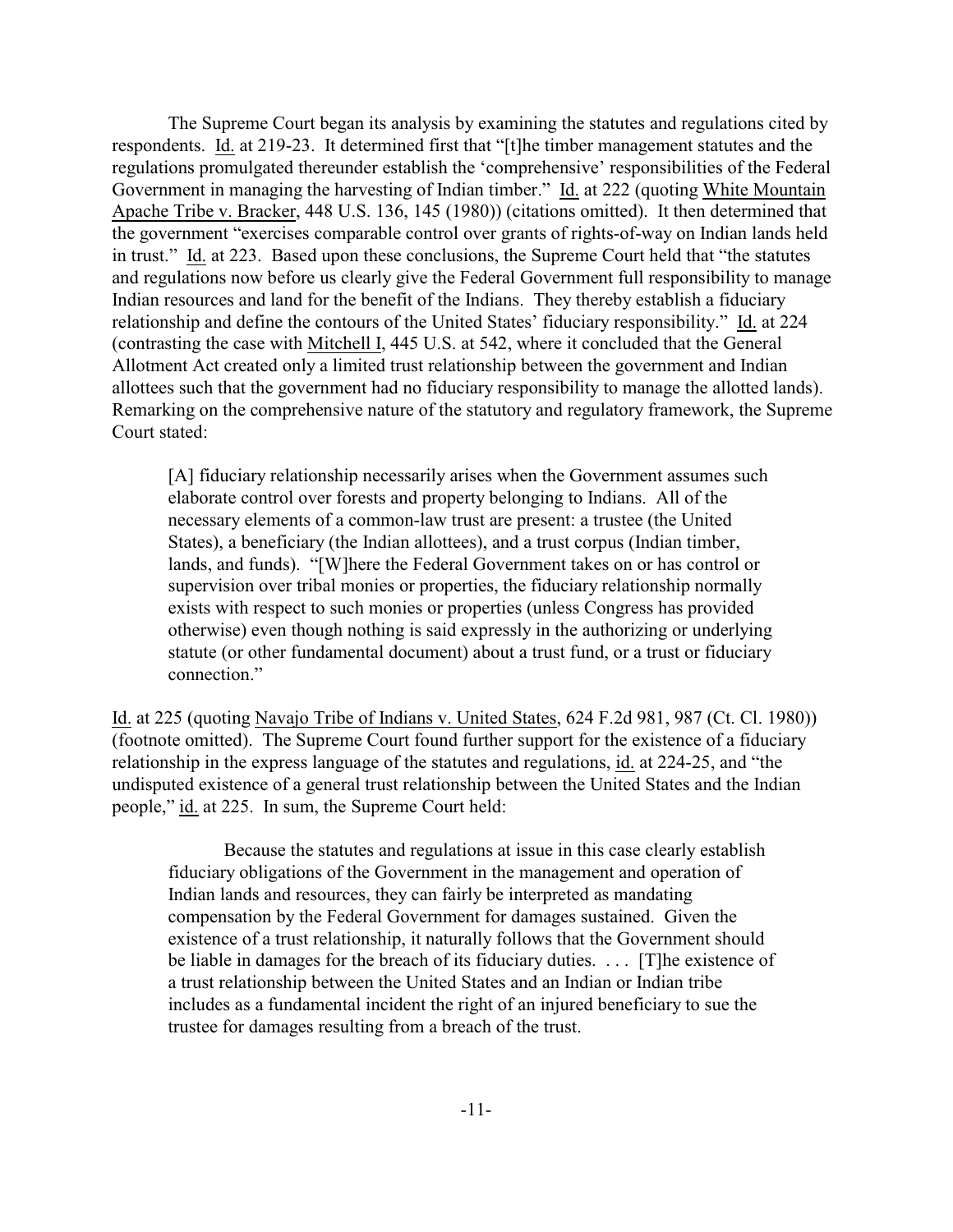Id. at 226. Accordingly, it concluded that the Court of Claims had jurisdiction over respondents' breach of trust claims. Id. at 228.

The Supreme Court's holdings in Mitchell I and Mitchell II provided an analytical framework for determining "when it is fair to infer a fiduciary duty qualifying under the Indian Tucker Act and when it is not." White Mountain Apache Tribe, 537 U.S. at 473 (noting the distinction between "limited" or "bare" trust relationships and trust relationships creating a "more conventional fiduciary relationship"). Almost two decades later, the Supreme Court was faced with two cases that presented a further opportunity to apply the analytical framework.<sup>12</sup>

First, in White Mountain Apache Tribe, the Supreme Court addressed whether the Court of Federal Claims had jurisdiction over a tribe's suit for "breach of fiduciary duty to manage land and improvements held in trust for the Tribe but occupied by the Government." Id. at 468. The statute at issue, enacted in 1960, provided that:

"former Fort Apache Military Reservation" would be "held by the United States in trust for the White Mountain Apache Tribe, subject to the right of the Secretary of the Interior to use any part of the land and improvements for administrative or school purposes for as long as they are needed for the purpose."

Id. at 469. Pursuant to the statute, the Secretary of the Interior used about thirty of the buildings on the site. Id. Beginning in 1976, the former fort was listed as a national historic site. Id. However, it fell into disrepair, and it was estimated that as of 1998, \$14 million was required to rehabilitate the site in accordance with the applicable historic preservation standards. Id. The tribe sued the government for this same amount. Id. Distinguishing the 1960 statute from the General Allotment Act at issue in Mitchell I, the Supreme Court determined that beyond the statutory language defining the fiduciary relationship, the 1960 statute "invest[ed] in the United States with discretionary authority to make direct use of portions of the trust corpus." Id. at 474- 75. Further, the Supreme Court noted that because the site was "expressly subject to a trust," it was "a fair inference that an obligation to preserve the property improvements was incumbent on the United States as trustee." Id. at 475. Thus, the Supreme Court held that the 1960 statute went "beyond a bare trust and permit[ted] a fair inference that the Government is subject to duties as a trustee and liable in damages for breach." Id. at 474. Accordingly, it concluded that jurisdiction in the Court of Federal Claims was proper. Id. at 479.

The Supreme Court reached the opposite conclusion in Navajo Nation I. The statute at issue in that case was the Indian Mineral Leasing Act of 1938, which provided that Indian tribes could, with the approval of the Secretary of the Interior, lease unallotted lands within a reservation for mining purposes. 537 U.S. at 493. Regulations promulgated under the Indian Mineral Leasing Act further provided that the royalty rate for coal leases be a minimum of ten

 $12$  In fact, the Supreme Court issued its rulings in these two cases on the same date–March 4, 2003.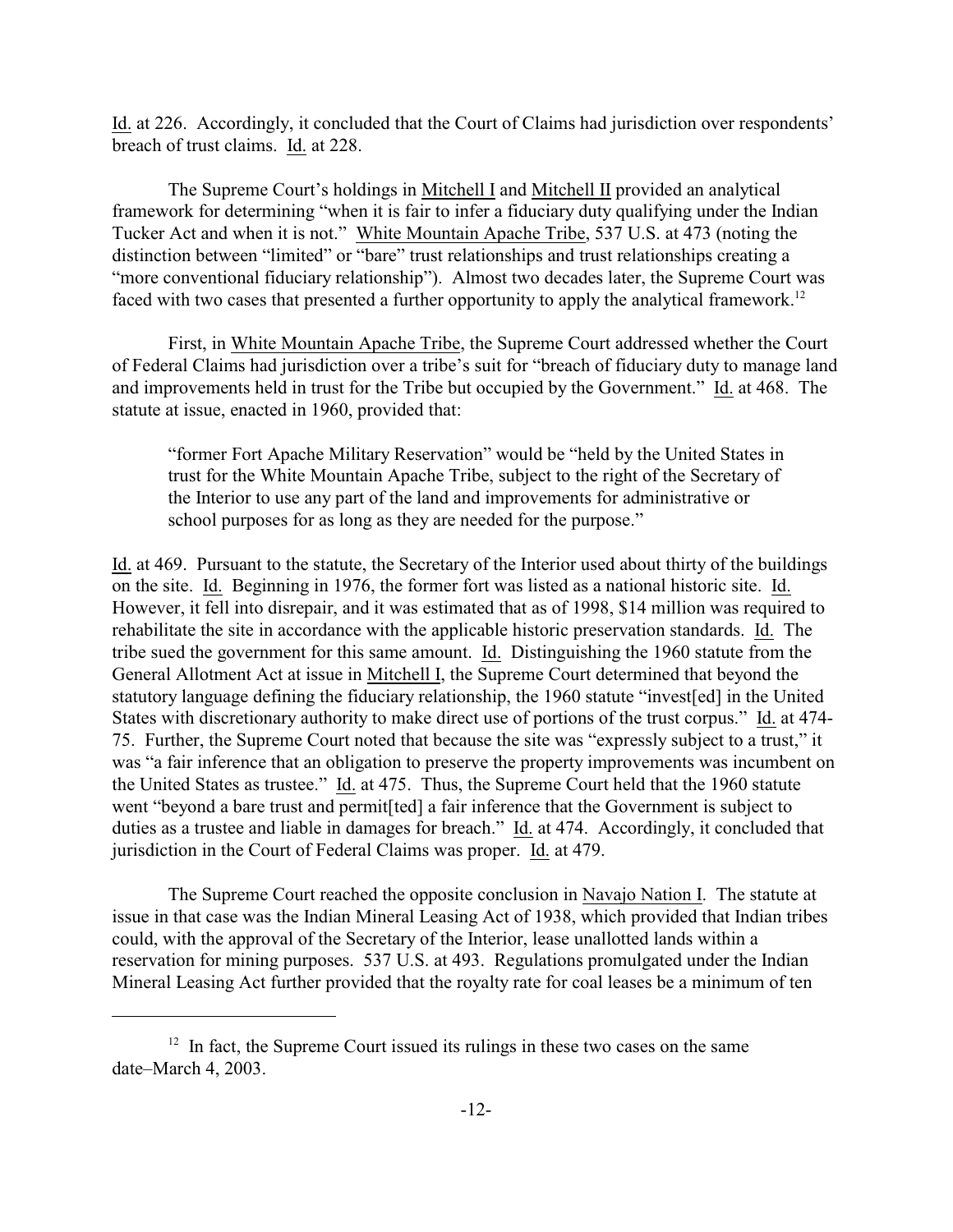cents per ton. Id. at 494. Pursuant to the statute and regulations, the tribe entered into a lease with Peabody Coal Company ("Peabody") that "established a maximum royalty rate of 37.5 cents per ton of coal . . . 'subject to reasonable adjustment by the Secretary of the Interior or his authorized representative' on the 20-year anniversary of the Lease and every ten years thereafter." Id. at 495 (quoting the lease). As the twenty-year anniversary approached, it became clear that the tribe was receiving significantly less in royalty payments than it would have received under the law that applied to coal mined on federal lands. Id. at 495-96. Thus, the tribe attempted to negotiate a higher royalty rate with Peabody. Id. at 496. Lacking success on that front, the tribe then requested that the Secretary of the Interior adjust the royalty rate pursuant to the lease terms. Id. The Director of the BIA for the Navajo Area issued an opinion letter significantly raising the royalty rate. Id. Peabody's appeal of this decision was referred to the Deputy Assistant Secretary of the Interior, who appeared to be ready to rule in the tribe's favor. Id. However, after an ex parte meeting between Peabody and the Secretary of the Interior, the Secretary of the Interior suggested that the Deputy Assistant Secretary return the royalty adjustment issue to the parties for further negotiation. Id. at 497. The parties resumed their negotiations, which led to an agreement on a new royalty rate that was higher than the tribe had previously received, but lower than what the Area Director had decided. Id. at 498-500. The Secretary of the Interior approved the lease amendments containing the new royalty rate. Id. at 500. Eventually, the tribe sued the United States, alleging that the Secretary of the Interior's approval of the lease amendments amounted to a breach of trust. Id.

The Supreme Court rejected the tribe's contention that the statutory and regulatory scheme created by the Indian Mineral Leasing Act "attaches fiduciary duties to each Government function under that scheme, and that the Secretary acted in contravention of those duties by approving the . . . royalty contained in the amended Lease." Id. at 506-07. Because the Indian Mineral Leasing Act did not assign the Secretary of the Interior a "comprehensive managerial role" nor invest the Secretary of the Interior with the "responsibility to secure 'the needs and best interests of the Indian owner and his heirs,'" the Supreme Court concluded that "the Secretary's involvement in coal leasing under the [Indian Mineral Leasing Act] more closely resemble[d] the role provided for the Government by the [General Allotment Act] regarding allotted forest lands" described in Mitchell I. Id. at 507-08 (quoting 25 U.S.C. § 406(a)); see also id. at 508 (noting that neither the Indian Mineral Leasing Act nor its implementing regulations contained "any trust language with respect to coal leasing"). The Supreme Court further noted that "imposing fiduciary duties on the Government here would be out of line with one of the statute's principal purposes"–the enhancement of tribal self-determination. Id. at 508. Accordingly, the Supreme Court held that the Court of Federal Claims lacked jurisdiction over the tribe's claims and remanded the case to the Federal Circuit. Id. at 514.

After acknowledging the Supreme Court's conclusion that the Indian Mineral Leasing Act did not provide a money-mandating source of jurisdiction, the Federal Circuit, in turn, remanded the case to the Court of Federal Claims to "address whether the network of other statutes and regulations asserted by the Nation provide[d] the required substantive source of law. . . ." Navajo Nation II, 501 F.3d at 1329-30. The Court of Federal Claims found that the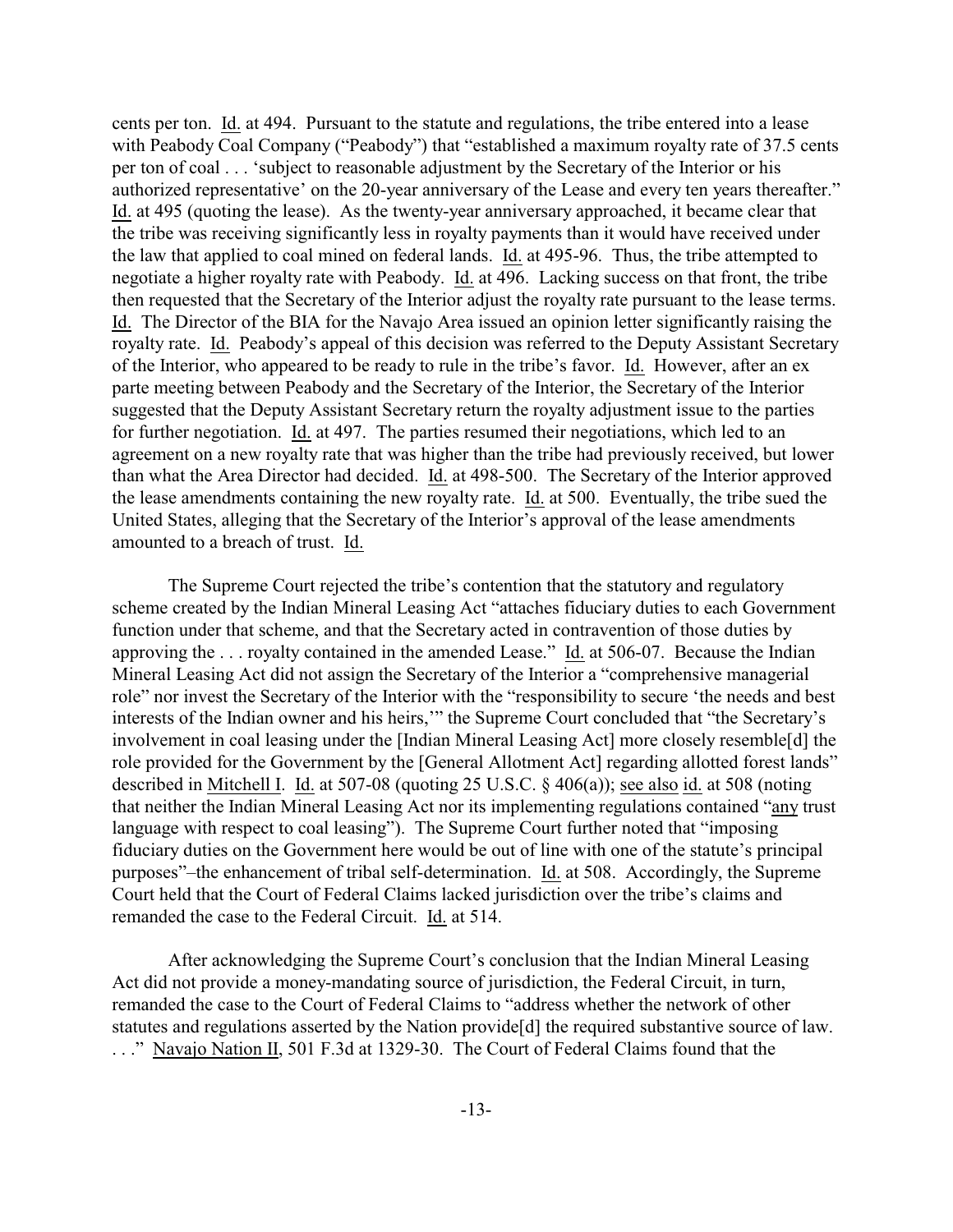network did not provide a money-mandating source of jurisdiction, and the tribe appealed. Id. at 1330. The Federal Circuit disagreed. Id.

The Federal Circuit noted that the network of statutes and regulations asserted by the tribe included the following: (1) the Treaty with the Navajo of September 9, 1849; (2) the Treaty Between the United States of America and the Navajo Tribe of Indians of August 12, 1868; (3) the Executive Order of May 17, 1884; (4) the Act of June 14, 1934; (5) the Navajo-Hopi Rehabilitation Act of 1950; (6) the Surface Mining Control and Reclamation Act of 1977 and its implementing regulations; (7) the Federal Oil and Gas Royalty Management Act of 1983 and its implementing regulations; (8) the policies of the Department of the Interior; (9) the provisions of the lease; (10) the Indian Lands Rights-of-Way Act of 1948 and its implementing regulations; and (11) the Indian Mineral Leasing Act and its implementing regulations. Id. at 1336-37. Initially, the Federal Circuit rejected the tribe's contention that the latter four categories could be elements of the tribe's purported network. Id. at 1338-40. Specifically, the court held that "departmental policies cannot provide the substantive source of law that mandates compensation for the government's breach of trust," id. at 1338, that because the government was not a signatory to the lease, the lease "does not constitute a substantive source of law for the Nation's breach of trust claim," id. at 1338-39, that the "the Indian Lands Rights-of-Way Act of 1948 and its implementing regulations do not provide a relevant substantive source of law," id. at 1339, and that it was foreclosed from considering the Indian Mineral Leasing Act and its implementing regulations as part of the network based upon its previous decision directing the Court of Federal Claims "to consider whether network of other statutes and regulations apart from [the Indian Mineral Leasing Act] of 1938 establishes cognizable breach of trust claim," id. However, the court held that the remaining statutes and regulations in the purported network contained explicit trust language, id. at 1340-41, and that by these statutes, the government assumed comprehensive control over coal resource planning, coal mining operations, management and collection of coal mining royalties, and coal leasing, id. at 1341-45. Accordingly, it concluded that due to "the government's comprehensive control of the Nation's coal," it was fair to interpret the tribe's asserted network as establishing "a breach of trust claim under the Indian Tucker Act." Id. at 1343; see also id. at 1345 (noting that its holding was consistent with the purposes of the statutes and regulations within the network). In other words, the Federal Circuit held that the tribe had "a cognizable money-mandating claim against the United States for the alleged breaches of trust." Id. at 1349.

A review of this "Mitchell" line of cases demonstrates that the network concept was one way in which a fiduciary relationship between the government and Indian tribes could create a money-mandating source of jurisdiction in the Court of Federal Claims. The next logical inquiry is whether the network concept can provide another way to establish jurisdiction in the Court of Federal Claims.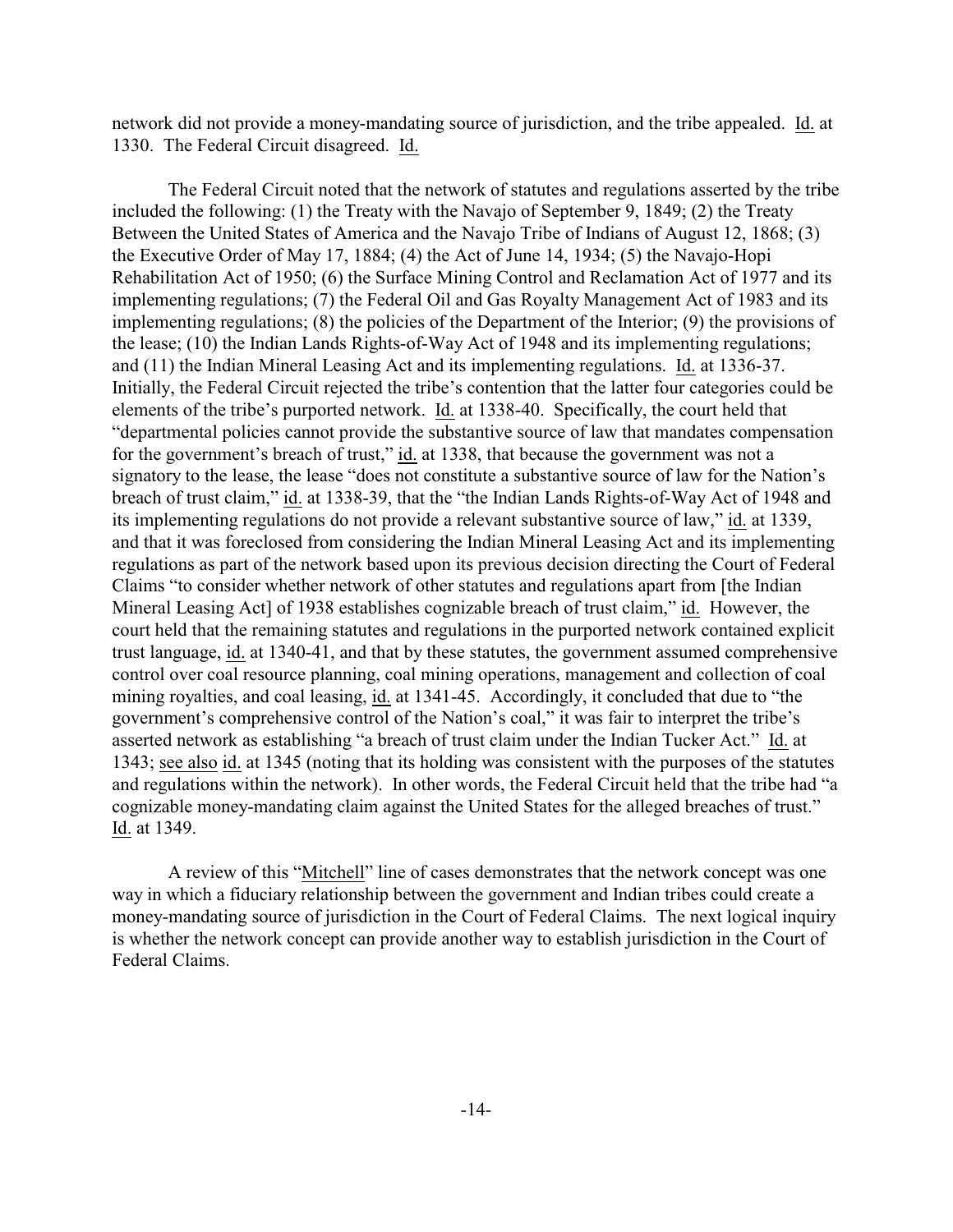# **B. The Court's Application of the Network Concept Is Limited to Breach of Trust Claims Like Those Presented in Mitchell II and Navajo Nation II**

The Mitchell line of cases described above provides the only two instances where reviewing courts have embraced the network theory. Yet plaintiff argues that the court should not limit its jurisdictional analysis to an application of Mitchell II and Navajo Nation II. Opp'n 36-38. Instead, plaintiff argues that there are other ways for a court to find that a "statutory scheme" can be fairly interpreted as requiring the payment of money damages. Id. at 37-38. In support of this contention, plaintiff relies upon the Federal Circuit's statement in Samish II that "[c]ertain discretionary schemes also support claims within the Court of Federal Claims jurisdiction." Id. at 37 (citing 419 F.3d at 1364). However, in using the phrase "discretionary schemes," the Federal Circuit was not addressing a funding process such as the TPA system or IHS funding, but instead a single statute, the Indian Self-Determination Act. Samish II, 419 F.3d at 1364-65. The Federal Circuit's intent to limit "discretionary schemes" to individual statutes or discrete statutory programs is supported by its holding that the qualifying "discretionary schemes" are comprised of those "statutes (1) that provide 'clear standards for paying' money to recipients; (2) that state the 'precise amounts' that must be paid; or (3) as interpreted, compel payment on satisfaction of certain conditions." Id. at 1364 (citation omitted). Here, plaintiff is not alleging that particular statutes or specific statutory programs are money-mandating, but that certain funding mechanisms, which are based upon a variety of statutes, regulations, and administrative agency practices, are money-mandating. Neither the TPA funding mechanism nor the IHS funding process are "statutes" or discrete statutory programs. Accordingly, the court's analysis is limited to whether the network analysis performed by the Supreme Court in Mitchell II and the Federal Circuit in Navajo Nation II can be applied in the instant case.

#### **C. The Network Concept Does Not Apply in the Instant Case**

Mitchell II and Navajo Nation II, like all of the cases flowing from Mitchell I, addressed the circumstances in which Indian tribes could sue the government for a breach of fiduciary duty in the Court of Federal Claims. The Supreme Court and the Federal Circuit have consistently held that for a breach of fiduciary duty claim to be cognizable under the Indian Tucker Act, there must be more than a "limited" or "bare" trust relationship between the tribe and the United States. See Navajo Nation I, 537 U.S. at 508 ("Similarly here, the [Indian Mineral Leasing Act] and its regulations do not assign to the Secretary managerial control over coal leasing. Nor do they even establish the "limited trust relationship" existing under the [General Allotment Act] . . . ." (quoting Mitchell I, 445 U.S. at 542) (citation omitted)); White Mountain Apache Tribe, 537 U.S. at 474 ("The 1960 Act goes beyond a bare trust and permits a fair inference that the Government is subject to duties as a trustee and liable in damages for breach."); Mitchell II, 463 U.S. at 224 ("In contrast to the bare trust created by the General Allotment Act, the statutes and regulations now before us clearly give the Federal Government full responsibility to manage Indian resources and land for the benefit of the Indians."); Mitchell I, 445 U.S. at 542 ("We conclude that the Act created only a limited trust relationship between the United States and the allottee that does not impose any duty upon the Government to manage timber resources.").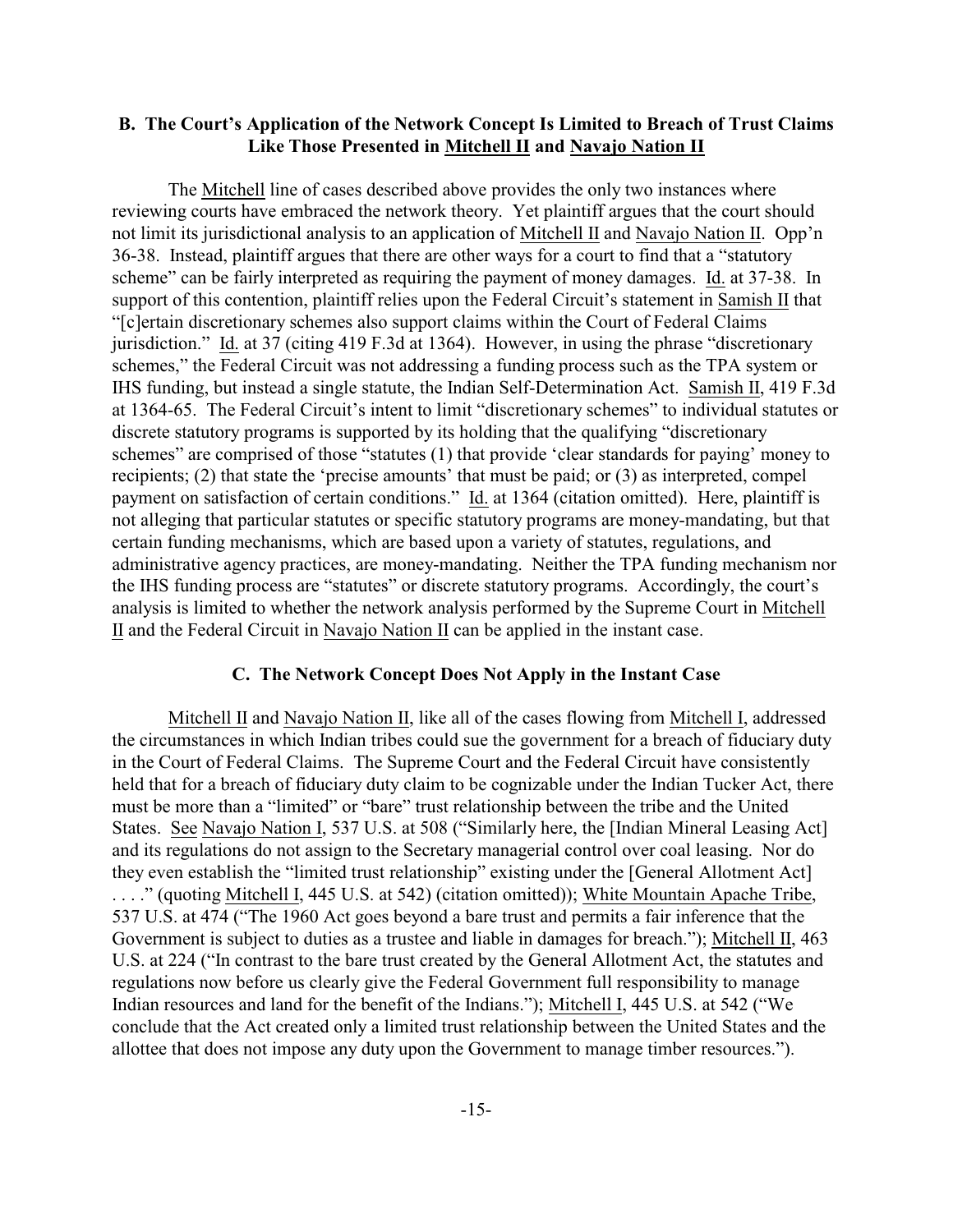Further, "[a]lthough 'the undisputed existence of a general trust relationship between the United States and the Indian people' can 'reinforc[e]' the conclusion that the relevant statute or regulation imposes fiduciary duties, that relationship alone is insufficient to support jurisdiction under the Indian Tucker Act." Navajo Nation I, 537 U.S. at 506 (quoting Mitchell II, 463 U.S. at 225) (citation omitted); see also Navajo Nation II, 501 F.3d at 1341 (concluding that "explicit trust language . . . is necessary but not sufficient for an Indian Tucker Act breach of trust claim"). Instead, "the analysis must train on specific rights-creating or duty-imposing statutory or regulatory prescriptions." Navajo Nation I, 537 U.S. at 507.

As noted above, the Supreme Court found qualifying trust relationships in Mitchell II and White Mountain Apache Tribe, and the Federal Circuit found a qualifying trust relationship in Navajo Nation II. In each of these cases, the courts found (1) express statutory and regulatory language supporting the existence of a fiduciary relationship, see White Mountain Apache Tribe, 537 U.S. at 474-75; Mitchell II, 445 U.S. at 224-25; Navajo Nation II, 501 F.3d at 1341-44, and (2) such elaborate or comprehensive government control over Indian property as to constitute a common-law trust, see White Mountain Apache Tribe, 537 U.S. at 474-76 & n.3; Mitchell II, 445 U.S. at 225; Navajo Nation II, 501 F.3d at  $1341-45$ <sup>13</sup> Both elements are missing in the instant case.

# **1. Plaintiff Has Not Identified any Statutory or Regulatory Language That Creates More Than a Limited Trust Relationship**

Plaintiff asserts that some of the statutes that form the basis of the TPA system and IHS funding process contain express or explicit trust-creating language. Specifically, plaintiff quotes text from five statutes. See Samish Indian Nation's Supplemental Br. (Feb. 1, 2008) 7-9. First, as part of the Higher Education Tribal Grant Authorization Act, Congress found that services related to assisting Indians' pursuit of higher education "are part of the Federal Government's continuing trust responsibility to provide education services to American Indian and Alaska Natives." 25 U.S.C. § 3302(7). Next, as part of the Indian Alcohol and Substance Abuse Prevention and Treatment Act of 1986, Congress found that "the Federal Government has a historical relationship and unique legal and moral responsibility to Indian tribes and their members" and "included in this responsibility is the treaty, statutory, and historical obligation to assist the Indian tribes in meeting the health and social needs of their members." Id. § 2401(1)- (2). Third, in the Indian Child Welfare Act, Congress, "[r]ecognizing the special relationship between the United States and the Indian tribes and their members and the Federal responsibility to Indian people," found that it, "through statutes, treaties, and the general course of dealing with Indian tribes, has assumed the responsibility for the protection and preservation of Indian tribes and their resources" and "that the United States has a direct interest, as trustee, in protecting Indian children who are members of or are eligible for membership in an Indian tribe." Id.

 $13$  In addition, in two of the cases, the courts found that the existence of a qualifying fiduciary relationship was consistent with the statutory and regulatory purposes. See Mitchell II, 445 U.S. at 226; Navajo Nation II, 501 F.3d at 1345.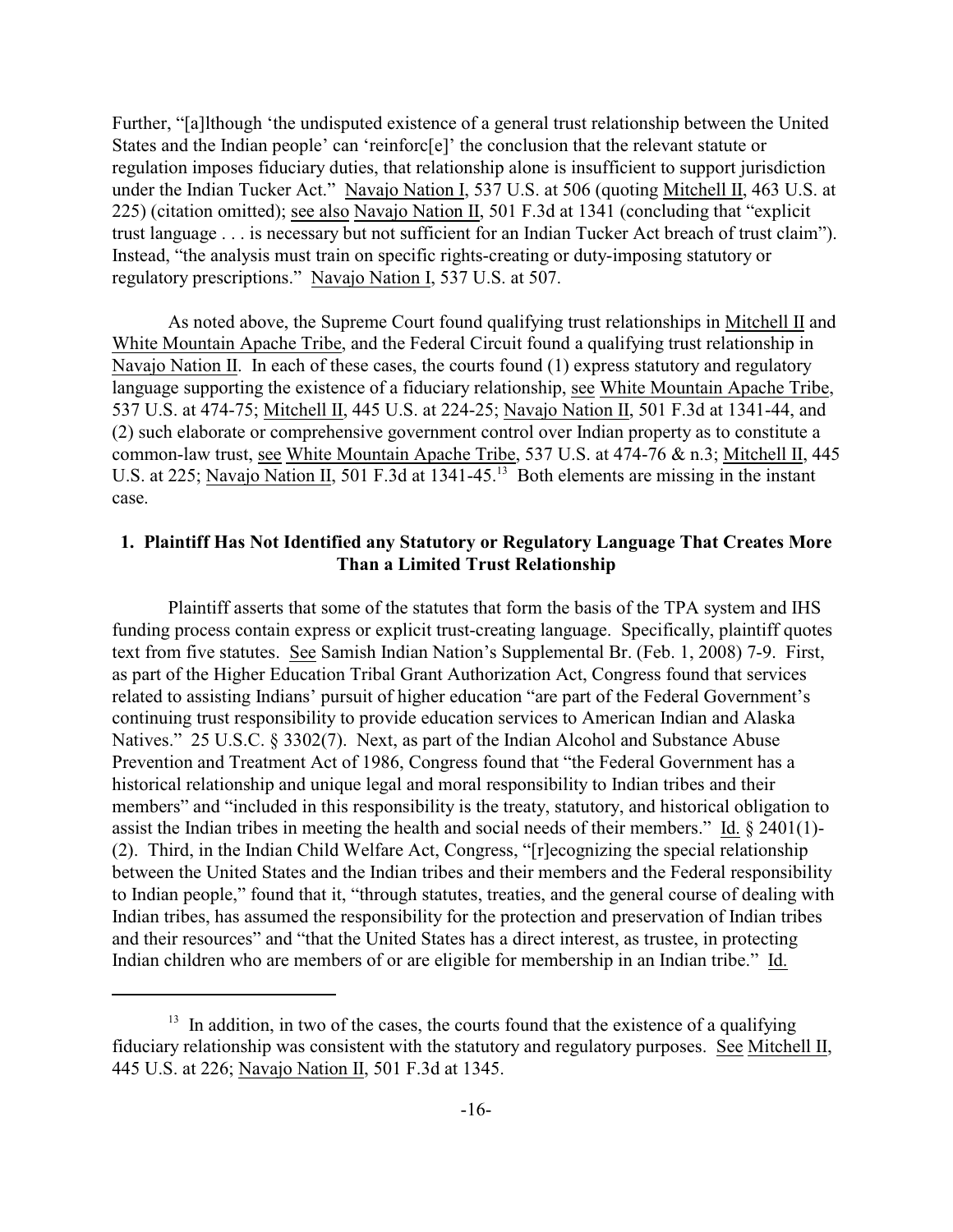§ 1901. Next, in the Indian Child Protection and Family Violence Protection Act, Congress recognized "the historical and special relationship of the Federal Government with Indian people." Id. § 3201(a). Finally, in the Indian Health Care Improvement Act, Congress found that "Federal health services to maintain and improve the health of the Indians are consonant with and required by the Federal Government's historical and unique legal relationship with, and resulting responsibility to, the American Indian people." Id. §1601(a).

The language quoted by plaintiff from these statutes is merely an expression of the general trust relationship between the United States and the Indian people. None of the quoted text, nor any of the remaining statutory text, contain the level of detail found by the courts in Mitchell II, White Mountain Apache Tribe, and Navajo Nation II. For example, in Mitchell II, the Supreme Court commented on the explicit trust language found in the relevant statutes and regulations:

The language of these statutory and regulatory provisions directly supports the existence of a fiduciary relationship. For example, § 8 of the 1910 Act, as amended, expressly mandates that sales of timber from Indian trust lands be based upon the Secretary's consideration of "the needs and best interests of the Indian owner and his heirs" and that proceeds from such sales be paid to owners "or disposed of for their benefit." Similarly, even in its earliest regulations, the Government recognized its duties in "managing the Indian forests so as to obtain the greatest revenue for the Indians consistent with a proper protection and improvement of the forests."

445 U.S. at 224 (citations omitted). Because this language directly implicated a fiduciary relationship, the court concluded that "the Government has 'expressed a firm desire that the Tribe should retain the benefits derived from the harvesting and sale of reservation timber.'" Id. at 224-25 (quoting Bracker, 448 U.S. at 149). Then, in White Mountain Apache Tribe, the Supreme Court discussed the relevant trust language:

The statutory language, of course, expressly defines a fiduciary relationship in the provision that Fort Apache be "held by the United States in trust for the White Mountain Apache Tribe." Unlike the [General] Allotment Act, however, the statute proceeds to invest the United States with discretionary authority to make direct use of portions of the trust corpus. . . . As to the property subject to the Government's actual use, . . . the United States has not merely exercised daily supervision but has enjoyed daily occupation, and so has obtained control at least as plenary as its authority over the timber in Mitchell II. While it is true that the 1960 Act does not, like the statutes cited in that case, expressly subject the Government to duties of management and conservation, the fact that the property occupied by the United States is expressly subject to a trust supports a fair inference that an obligation to preserve the property improvements was incumbent on the United States as trustee.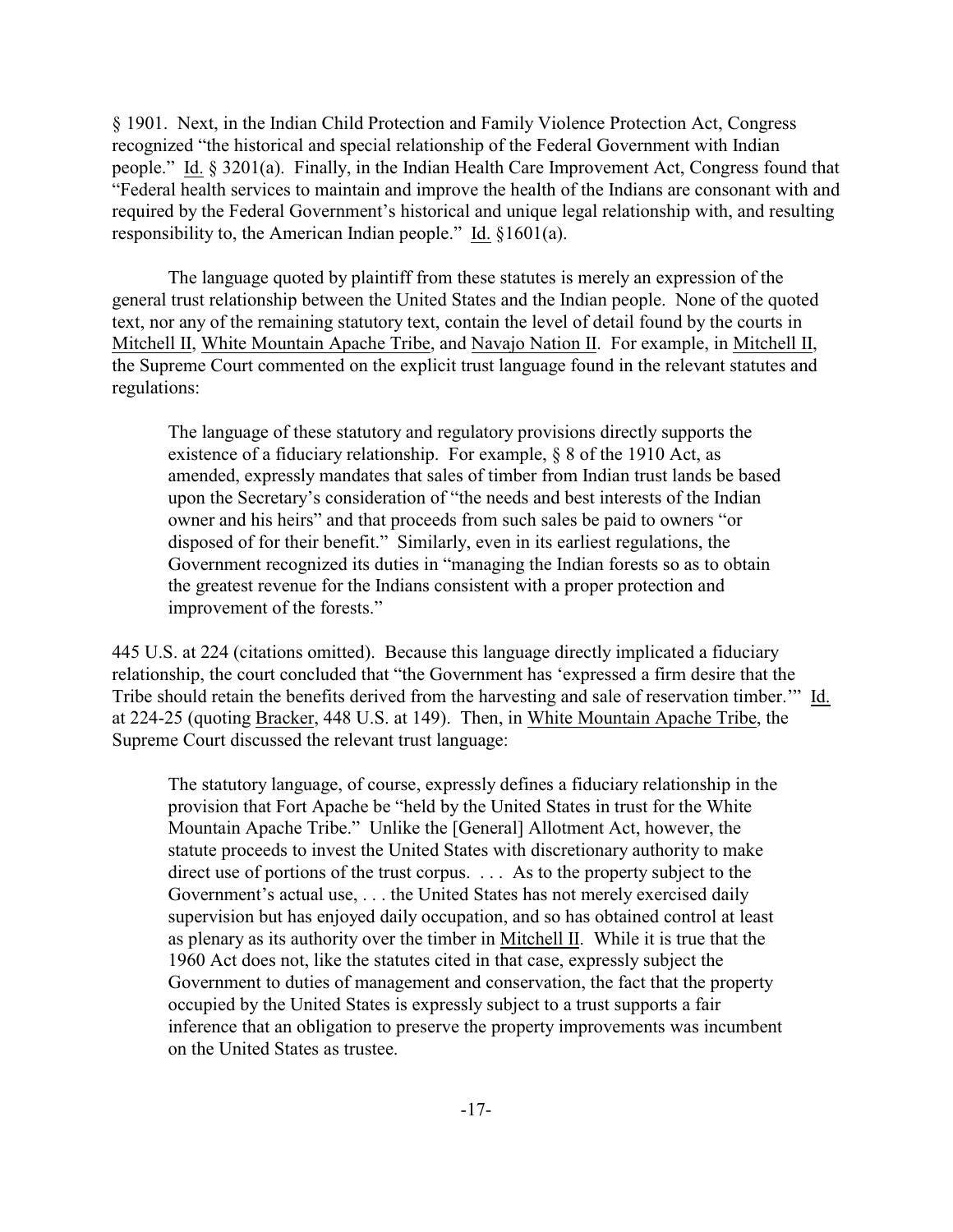537 U.S. at 474-75 (footnote & citation omitted). The court concluded that given the United States' duty to preserve the trust assets, '"it naturally follows that the Government should be liable in damages for the breach of its fiduciary duties.'" Id. 475-76 (quoting Mitchell II, 445 U.S. at 226). Finally, in Navajo Nation II, after identifying the general trust language from a number of sources, the Federal Circuit discussed how the relevant statutes and regulations established specific fiduciary duties in the areas of coal resource planning, coal mining operations, coal mining royalties, and coal leasing. 501 F.3d at 1341-44.

Because the courts in Mitchell II, White Mountain Apache Tribe, and Navajo Nation II concluded that the relevant statutes contained "specific rights-creating or duty-imposing . . . prescriptions," Navajo Nation I, 537 U.S. at 507, they held that jurisdiction was proper under the Indian Tucker Act, 537 U.S. at 479; 463 U.S. at 228; 501 F.3d at 1343, 1348-49. However, in the instant case, there is no such detailed, prescriptive language. Neither the TPA system nor the IHS funding process contemplates the creation of a fiduciary relationship where the United States is directed to control and administer specific trust property for plaintiff.

# **2. Plaintiff Has Not Identified a Common-Law Trust Relationship**

It is a fundamental principle that a common-law trust is a fiduciary relationship that "involves three elements":

(1) a trustee, who holds the trust property and is subject to duties to deal with it for the benefit of one or more others; (2) one or more beneficiaries, to whom and for whose benefit the trustee owes the duties with respect to the trust property; and (3) trust property, which is held by the trustee for the beneficiaries.

Restatement (Third) of Trusts § 2, cmt. f (2003); see also Mitchell II, 463 U.S. at 225 (citing Restatement (Second) of Trusts § 2, cmt. h (1959)). Further, the Supreme Court has held that "'where the Federal Government takes on or has control or supervision over tribal monies or properties, the fiduciary relationship normally exists with respect to such monies or properties . . . .'" Mitchell II, 445 U.S. at 225 (quoting Navajo Tribe of Indians, 624 F.2d at 987).

Significantly, plaintiff concedes that this case does not involve trust property. Opp'n 37 n.50. However, plaintiff argues that the TPA and IHS funding itself is equivalent to a trust asset. See id. ("[T]he United States had control over TPA and IHS funding–and the Samish Tribe had no control at all."). In support of this contention, plaintiff cites LeBeau v. United States, in which the Federal Circuit concluded that "[t]he terms of the 1972 Distribution Act created a trust responsibility because the United States retained control over tribal monies while the Tribes were preparing their rolls subject to the Secretary's approval, and while the Secretary was preparing the roll of lineal descendants." Id. (citing 474 F.3d 1334, 1341 n.5 (Fed. Cir. 2007)). LeBeau is easily distinguishable from the instant case, however. The claims in LeBeau stemmed from the United States' breach of certain treaty obligations. 474 F.3d at 1336. The United States entered